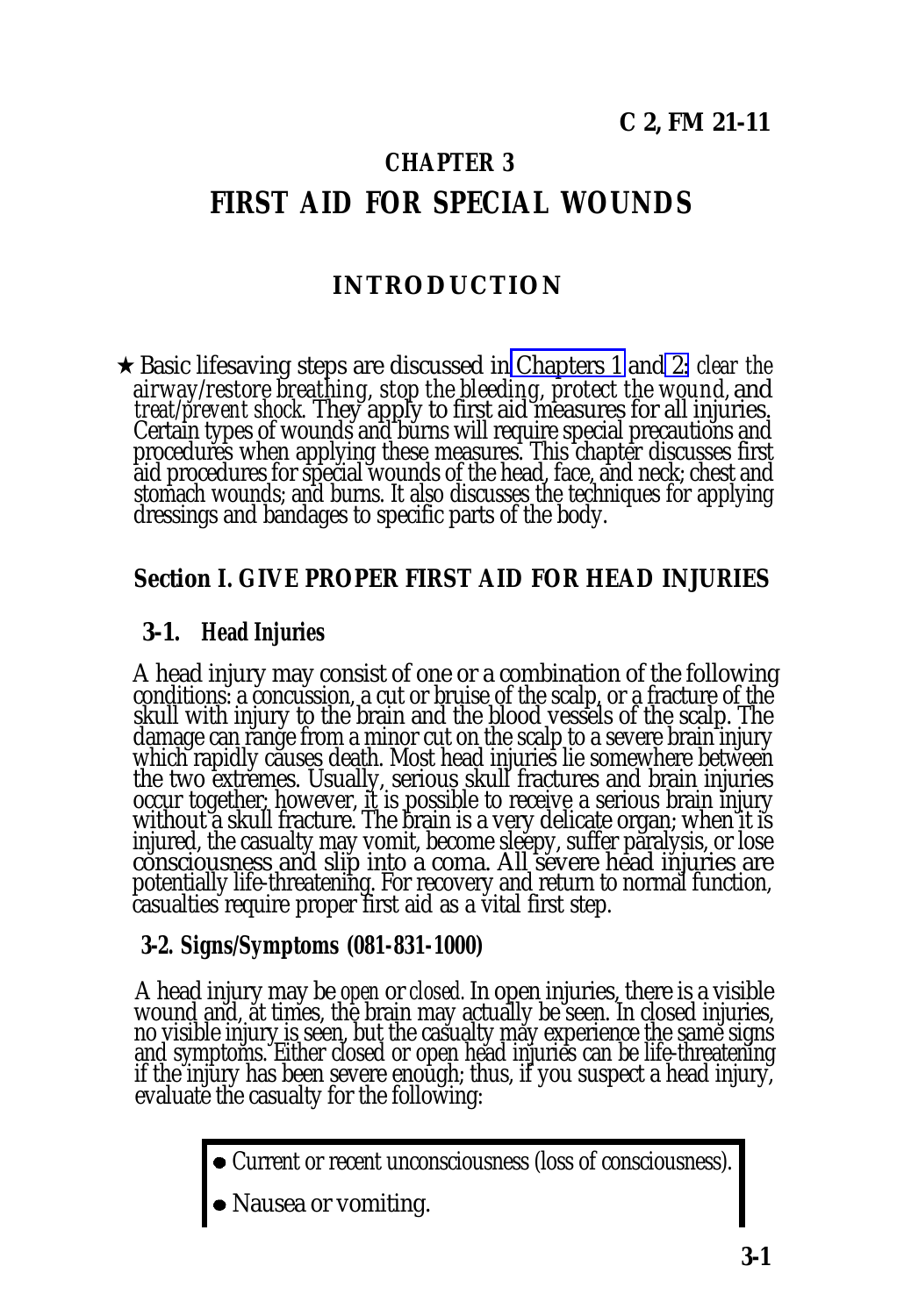## **C 2, FM 21-11**

- Convulsions or twitches (involuntary jerking and shaking).
- Slurred speech.
- Confusion.
- Sleepiness (drowsiness).

Loss of memory (does casualty know his own name, where he is, and so forth).

- Clear or bloody fluid leaking from nose or ears.
- Staggering in walking.
- Dizziness.
- A change in pulse rate.
- Breathing problems.
- Eye (vision) problems, such as unequal pupils.
- Paralysis.
- Headache.
- Black eyes.
- Bleeding from scalp/head area.
- Deformity of the head.

## **3-3. General First Aid Measures** *(081-831-1000)*

*a. General Considerations.* The casualty with a head injury (or suspected head injury) should be continually monitored for the development of conditions which *may require* the performance of the necessary basic lifesaving measures, therefore be prepared to—

• Clear the airway (and be prepared to perform the basic lifesaving measures).

Treat as a suspected neck/spinal injury until proven otherwise. (See [Chapter 4](#page-0-0) for more information.)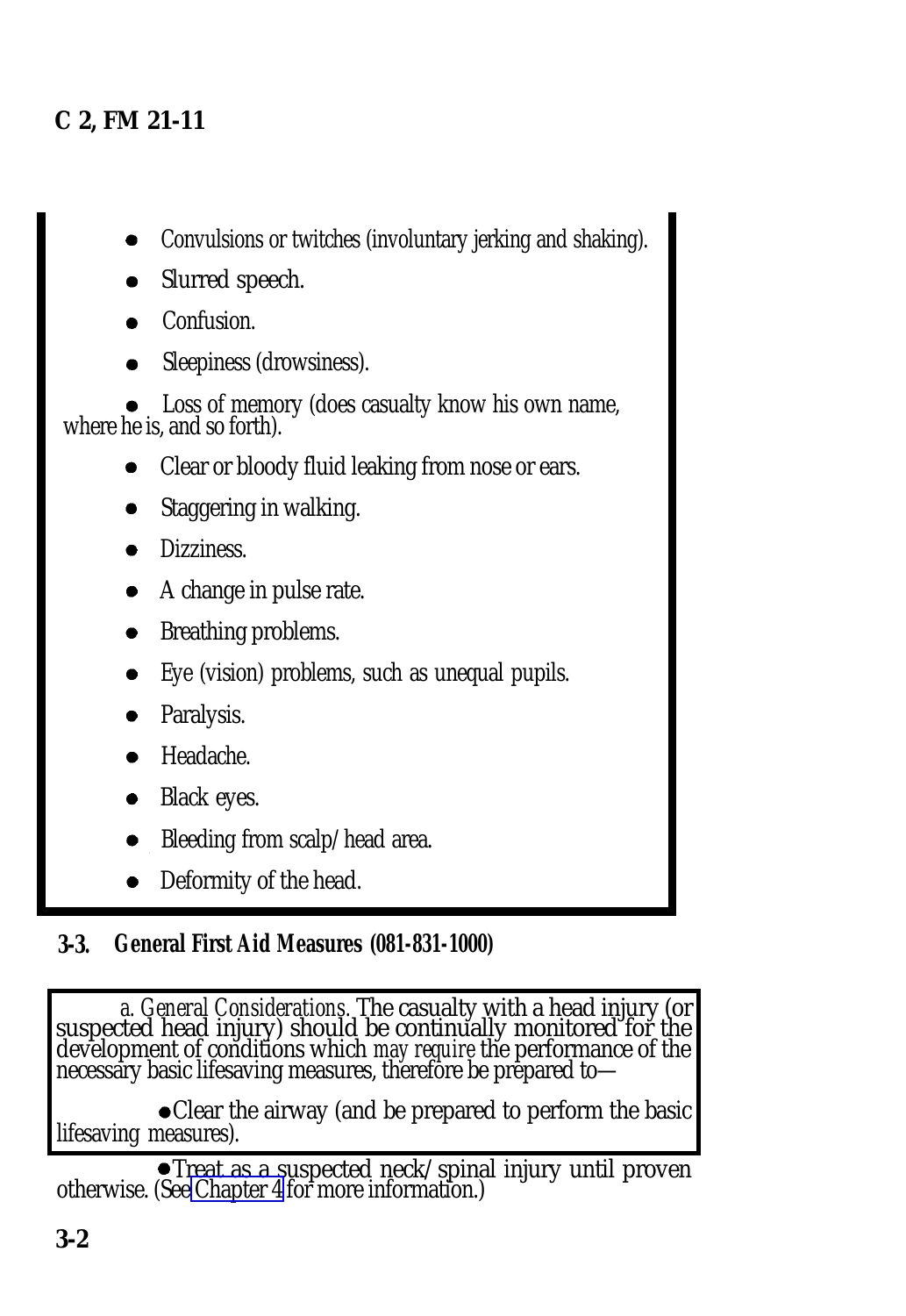Place a dressing over the wounded area. DO NOT attempt to clean the wound.

## Seek medical aid.

- $\bullet$  Keep the casualty warm.
- DO NOT attempt to remove a protruding object from the

head.

• DO NOT give the casualty anything to eat or drink.

*b. Care of the Unconscious Casualty.* If a casualty is unconscious as the result of a head injury, he is not able to defend himself. He may lose his sensitivity to pain or ability to cough up blood or mucus that may be plugging his airway. An unconscious casualty must be evaluated for breathing difficulties, uncontrollable bleeding, and spinal injury.

(1) *Breathing.* The brain requires a constant supply of oxygen. A bluish (or in an individual with dark skin—grayish) color of skin around the lips and nail beds indicates that the casualty is not receiving enough air (oxygen). Immediate action must be taken to clear the airway, to position the casualty on his side, or to give artificial respiration. *Be prepared* to give artificial respiration if breathing should stop.

(2) *Bleeding.* Bleeding from a head injury usually comes from blood vessels within the scalp. Bleeding can also develop inside the skull or within the brain. In most instances bleeding from the head can be controlled by proper application of the field first aid dressing.

## **CAUTION** *(081-831-1033)*

DO NOT attempt to put unnecessary pressure on the wound or attempt to push any/brain matter back into the head (skull). DO NOT apply a pressure dressing.

(3) *Spinal injury.* A person that has an injury above the collar bone or a head injury resulting in an unconscious state should be suspected of having a neck or head injury *with spinal cord damage.* Spinal cord injury may be indicated by a lack of responses to stimuli, stomach distention (enlargement), or penile erection.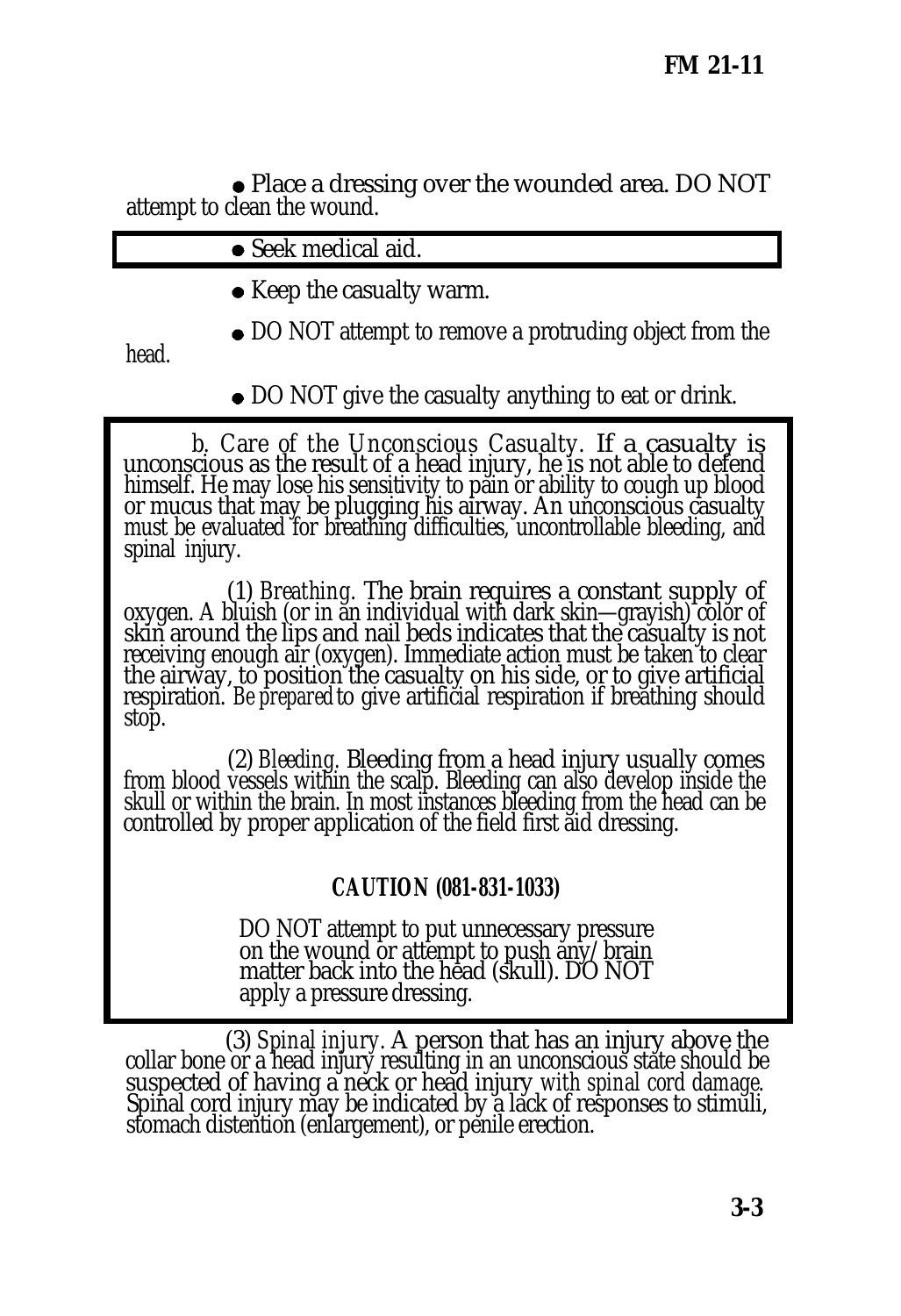*(a) Lack of responses to stimuli.* Starting with the feet, use a sharp pointed object–a sharp stick or something similar, and prick the casualty lightly while observing his face. If the casualty blinks or frowns, this indicates that he has feeling and may not have an injury to the spinal cord. If you observe *no response* in the casualty's reflexes after pricking upwards toward the chest region, you must use extreme caution and treat the casualty for an *injured* spinal cord.

*(b) Stomach distention (enlargement).* Observe the casualty's chest and stomach. If the stomach is distended (enlarged) when the casualty takes a breath and the chest moves slightly, the casualty may have a spinal injury and must be treated accordingly.

*(c) Penile erection.* A male casualty may have a penile erection, an indication of a spinal injury.

## **CAUTION**

Remember to suspect any casualty who has a *severe head injury* or who *is/unconscious* as possibly having a *broken neck or a spinal cord injury!* It is better to treat conservatively and assume that the neck/spinal cord is injured rather than to chance further injuring the casualty. Consider this when you position the casualty. See [Chapter 4, paragraph 4-9](#page-18-0) for treatment procedures of spinal column injuries.

*c. Concussion.* If an individual receives a heavy blow to the head or face, he may suffer a brain concussion, which is an injury to the brain that involves a temporary *loss of some or all* of the brain's ability to function. For example, the casualty may not breathe properly for a short period of time, or he may become confused and stagger when he attempts to walk. A concussion may only last for a short period of time. However, if a casualty is suspected of having suffered a concussion, he must be seen by a physician as soon as conditions permit.

*d. Convulsions.* Convulsions (seizures/involuntary jerking) may occur after a mild head injury. When a casualty is convulsing, protect him from hurting himself. Take the following measures:

(1) Ease him to the ground.

(2) Support his head and neck.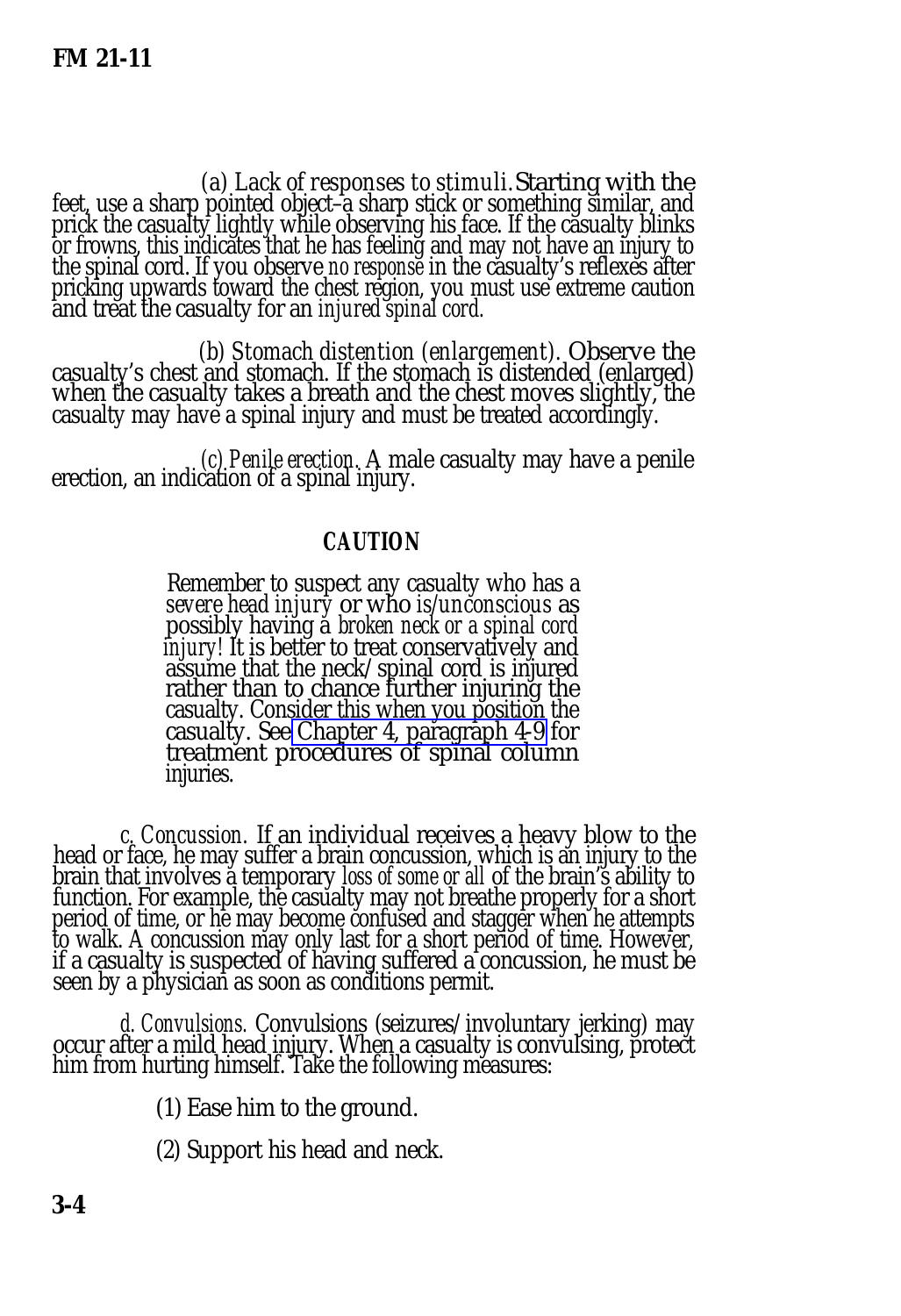(3) Maintain his airway.

(4) Call for assistance.

(5) Treat the casualty's wounds and evacuate him immediately.

*e. Brain Damage.* In *severe* head injuries where brain tissue is protruding, *leave the wound alone;* carefully place a first aid dressing over the tissue. *DO NOT remove or disturb any foreign matter that may be in the wound.* Position the casualty so that his head is higher than his body. Keep him warm and *seek medical aid immediately.*

## **NOTE**

- DO NOT forcefully hold the arms and legs if they are jerking because this can lead to broken bones.
- DO NOT force anything between the casualty's teeth-especially if they are tightly clenched because this may obstruct the casualty's airway.
- Maintain the casualty's airway if necessary.

## **3-4. Dressings and Bandages** *(081-831-1000 and 081-831-1033)*

★ *a. Evaluate the Casualty (081-831-1000).* Be prepared to perform lifesaving measures. The basic lifesaving measures may include clearing the airway, rescue breathing, treatment for shock, and/or bleeding control.

*b. Check Level of Consciousness/Responsiveness (081-831-1033).* With a head injury, an important area to evaluate is the casualty's level of consciousness and responsiveness. Ask the casualty questions such as—

- "What is your name?" (Person)
- "Where are you?" (Place)
- "What day/month/year is it?" (Time)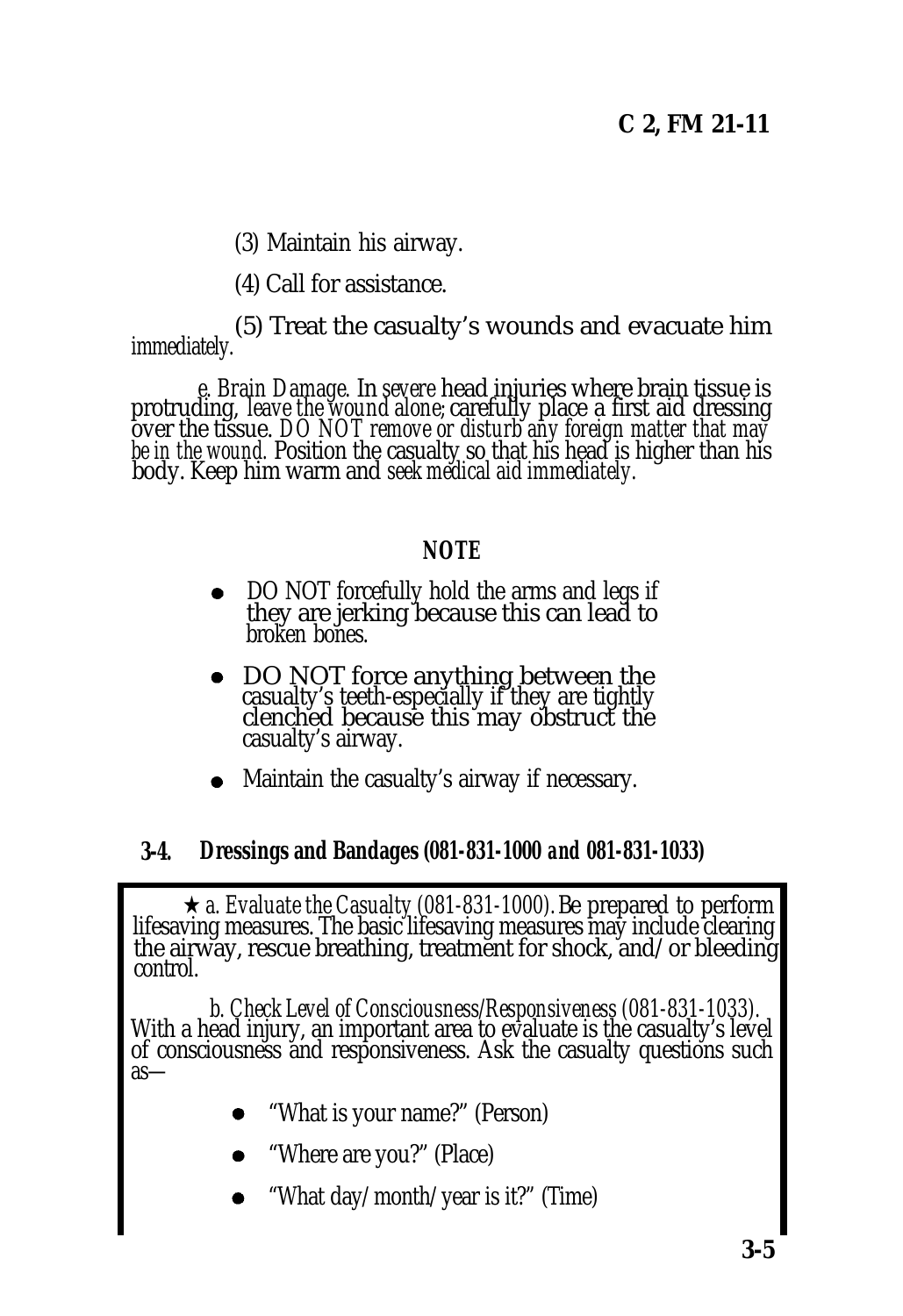## **C 2, FM 21-11**

Any incorrect responses, inability to answer, or changes in responses should be reported to medical personnel. Check the casualty's level of consciousness every 15 minutes and note any changes from earlier observations.

*c. Position the Casualty (081-831-1033).*

### **WARNING** *(081-831-1033)*

DO NOT move the casualty if you suspect he has sustained a neck, spine, or severe, head injury (which produces any signs or symptoms other than minor bleeding). See [task](#page-0-0) [081-831-1000,](#page-0-0) *Evaluate the Casualty.*

If the casualty is conscious or has a minor (superficial) scalp wound:

o Have the casualty sit up (unless other injuries prohibit or he is unable); OR

o If the casualty is lying down and is not accumulating fluids or drainage in his throat, elevate his head slightly; OR

o If the casualty is bleeding from or into his mouth or throat, turn his head to the side or position him on his side so that the airway will be clear. Avoid pressure on the wound or place him on his side –opposite the site of the injury (Figure 3-1).



Figure 3-1. Casualty lying on side opposite injury.

• If the casualty is unconscious or has a severe head injury, then suspect and treat him as haying a potential neck or spinal injury, *immobilize and DO NOT move the casualty.*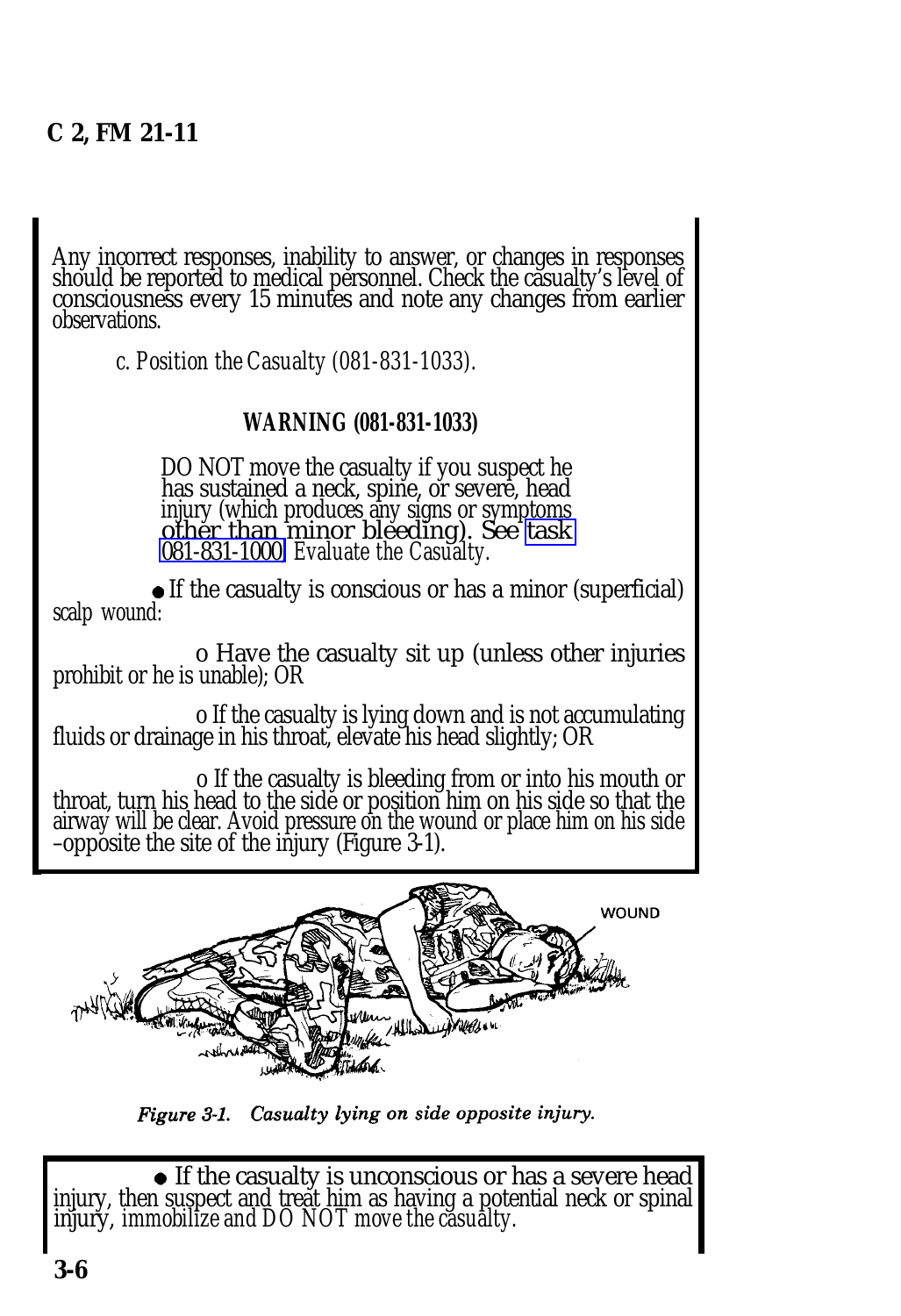#### **NOTE** *(081-831-1033)*

If the casualty is choking and/or vomiting or is bleeding from or into his mouth (thus compromising his airway), position him on his side so that his airway will be clear. Avoid pressure on the wound; place him on his side opposite the side of the injury.

#### **WARNING** *(081-831-1033)*

If it is necessary to turn a casualty with a suspected neck/spine injury; roll the casualty gently onto his side, keeping the head, neck, and body aligned while providing support for the head and neck. DO NOT roll the casualty by yourself but seek assistance. *Move him only if absolutely necessary,* otherwise keep the casualty immobilized to prevent further damage to the neck/spine.

*d. Expose the Wound (081-831-1033).*

- Remove the casualty's helmet (if necessary).
- In a chemical environment:

o If mask and/or hood is not breached, apply *no* dressing to the head wound casualty. If the dressing to the head wound casualty. If the "all clear" has not been *given,* DO NOT remove the casualty's mask to attend the head wound: OR

o If mask and/or hood *have* been breached and the "all clear" *has not been given,* try to repair the breach with tape and apply *no* dressing; OR

o If mask and/or hood have been breached and the "all clear" *has been given* the mask can be removed and a dressing applied.

#### **WARNING**

DO NOT attempt to clean the wound, or remove a protruding object.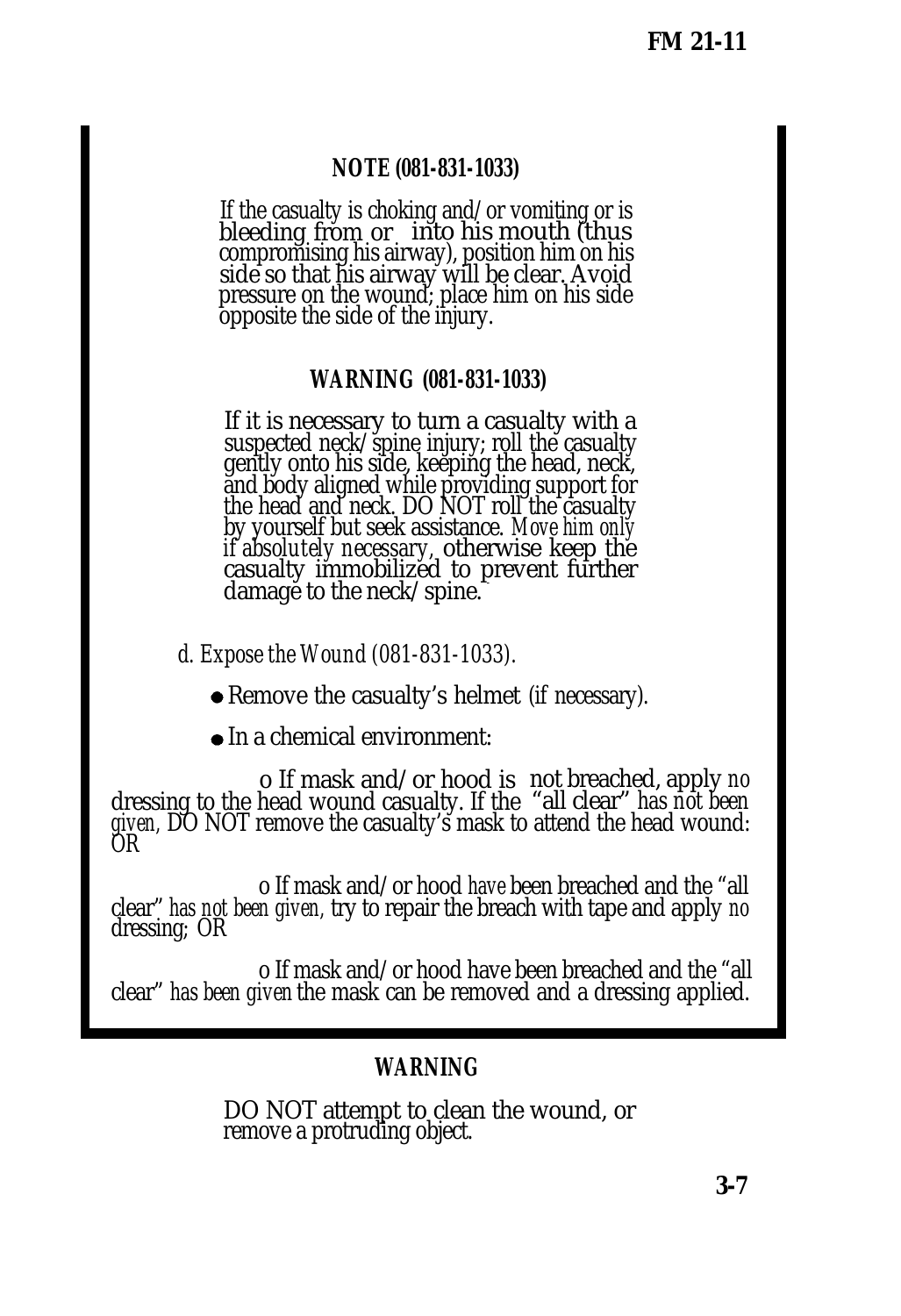**FM 21-11**

### **NOTE**

If there is an object extending from the wound, DO NOT remove the object. Improvise/bulky dressings from the cleanest material available and place these dressings around the protruding object the field dressing. for support after applying

## **NOTE**

Always use the casualty's field dressing, not your own!

*e. Apply a Dressing to a Wound of the Forehead/Back of Head (081-831-1033).* TO apply a dressing to a wound of the forehead or back of the head—

(1) Remove the dressing from the wrapper.

(2) Grasp the tails of the dressing in both hands.

(3) Hold the dressing (white side down) directly over the wound. DO NOT touch the white (sterile) side of the dressing or allow anything except the wound to come in contact with the white side.

(4) Place it directly over the wound.

(5) Hold it in place with one hand. If the casualty is able, he may assist.

(6) Wrap the first tail horizontally around the head; ensure the tail covers the dressing (Figure 3-2).



Figure 3-2. First tail of dressing wrapped horizontally around head.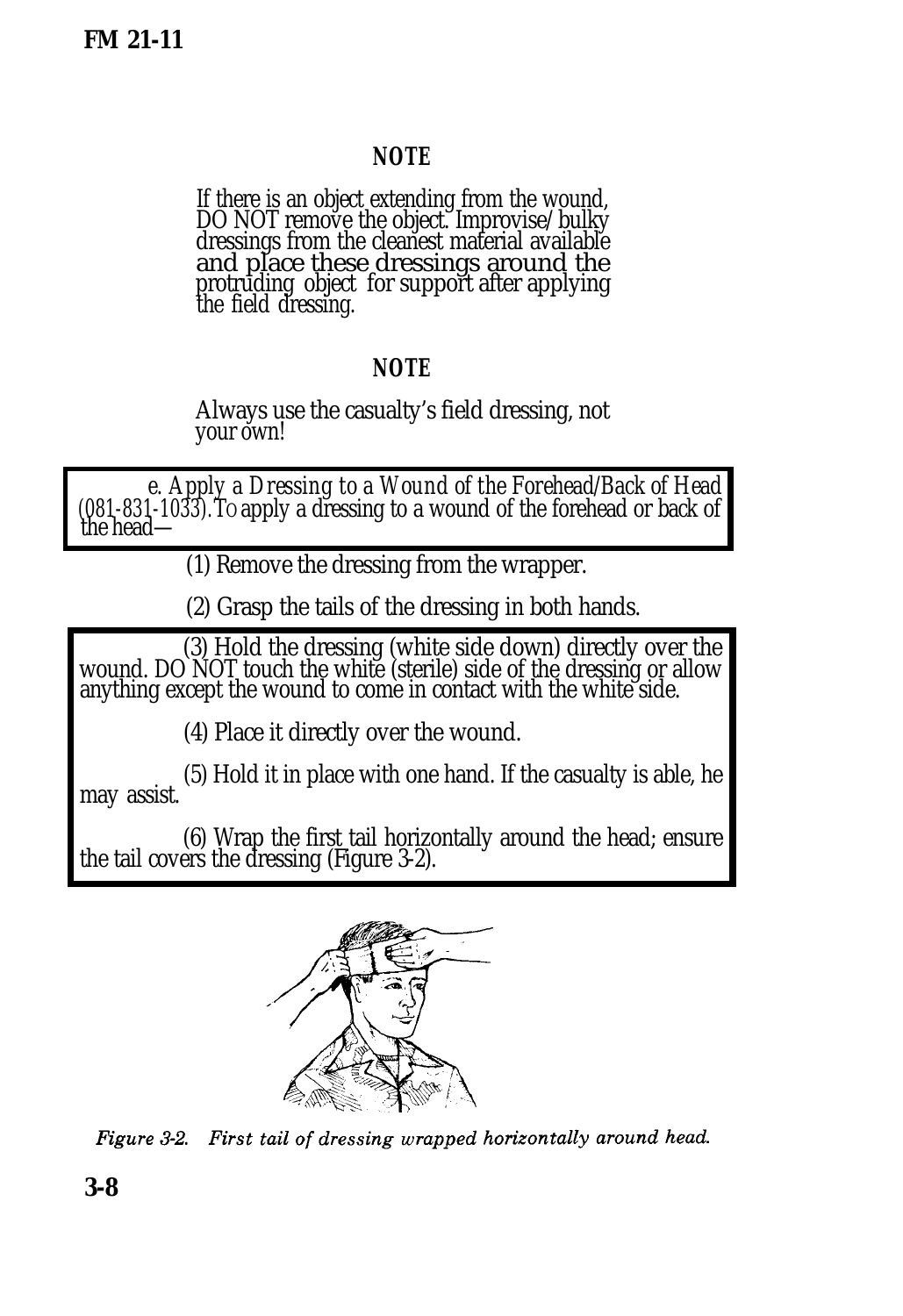



Figure 3-3. Second tail wrapped in opposite direction.

(8) Tie a nonslip knot and secure the tails at the side of the head, making sure they DO NOT cover the eyes or ears (Figure 3-4).



Figure 3-4. Tails tied in nonslip knot at side of head.

*f. Apply a Dressing to a Wound on Top of the Head (081-831-1033).* To apply a dressing to a wound on top of the head–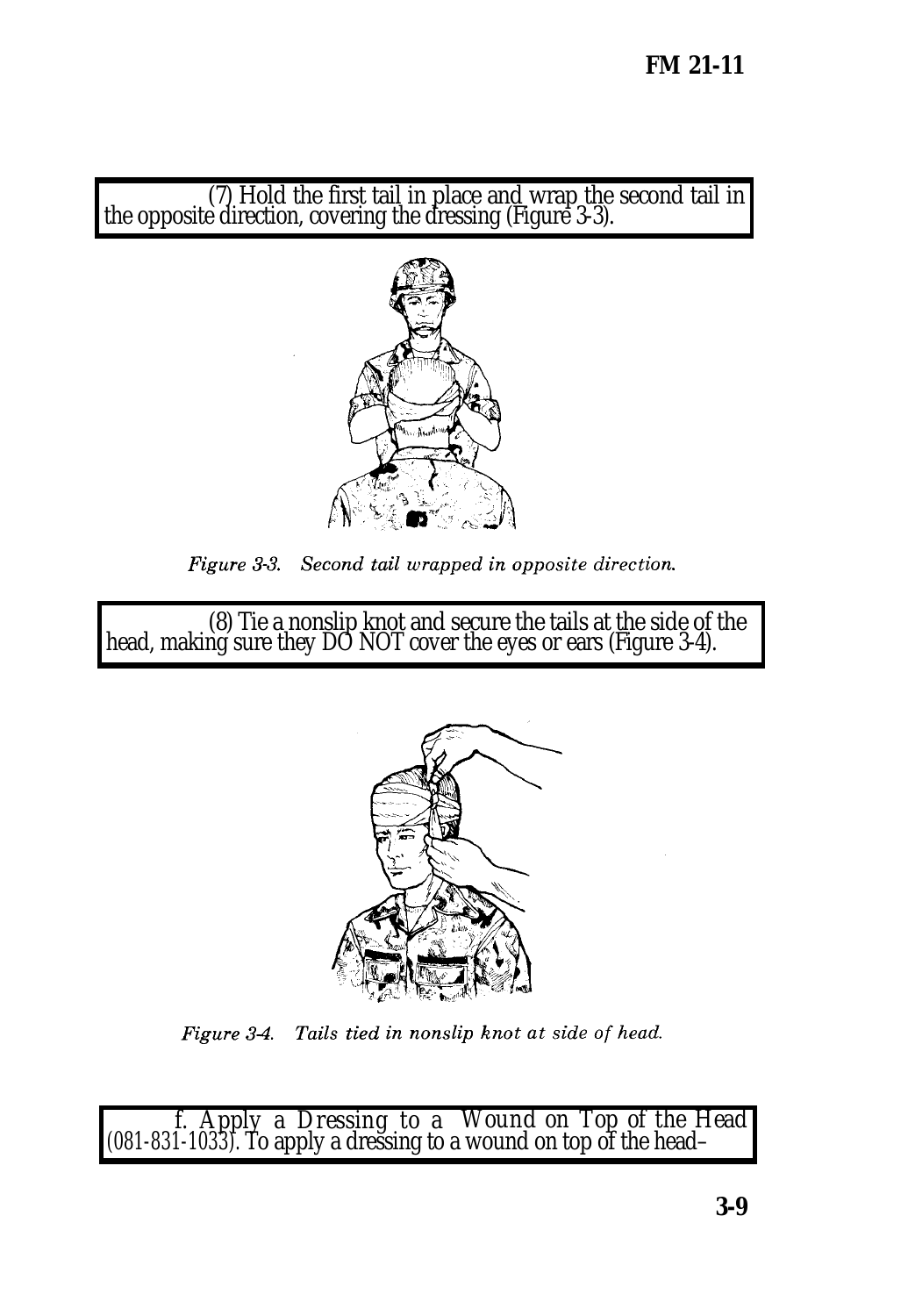## <span id="page-9-0"></span>**FM 21-11**

- (1) Remove the dressing from the wrapper.
- (2) Grasp the tails of the dressing in both hands.
- (3) Hold it (white side down) directly over the wound.
- (4) Place it over the wound (Figure 3-5).



Figure 3-5. Dressing placed over wound.

(5) Hold it in place with one hand. If the casualty is able, he may assist.

(6) Wrap one tail down under the chin (Figure 3-6), up in front of the ear, over the dressing, and in front of the other ear.



Figure 3-6. One tail of dressing wrapped under chin.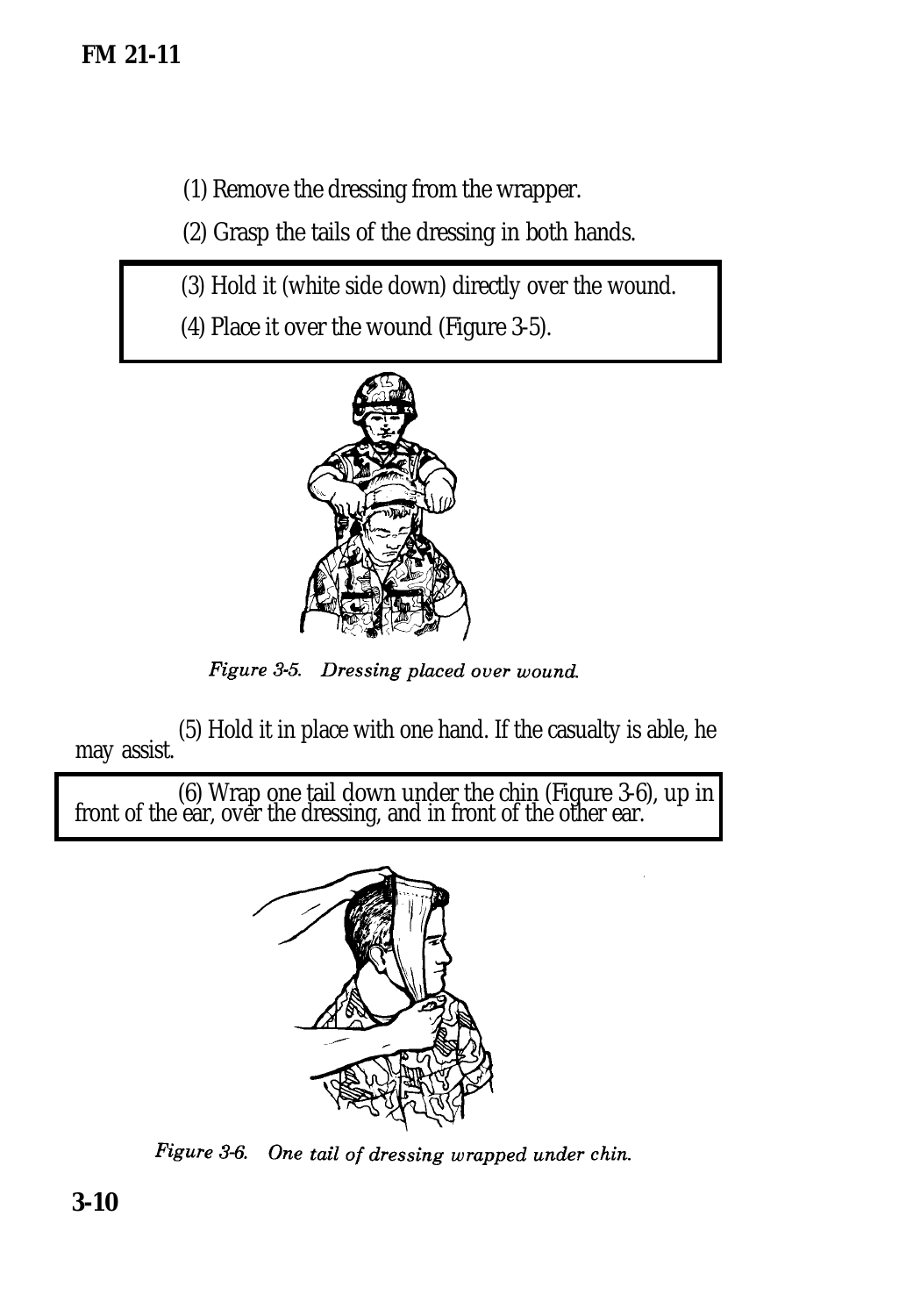## **WARNING**

<span id="page-10-0"></span>(Make sure the tails remain wide and close to the front of the chin to avoid choking the casualty.)

(7) Wrap the remaining tail under the chin in the opposite direction and up the side of the face to meet the first tail (Figure 3-7).



Figure 3-7. Remaining tail wrapped under chin in opposite direction.

(8) Cross the tails (Figure 3-8), bringing one around the forehead (above the eyebrows) and the other around the back of the head (at the base of the skull) to a point just above and in front of the opposite ear, and tie them using a nonslip knot [\(Figure 3-9\)](#page-11-0).



Figure 3-8. Tails of dressing crossed with one around forehead.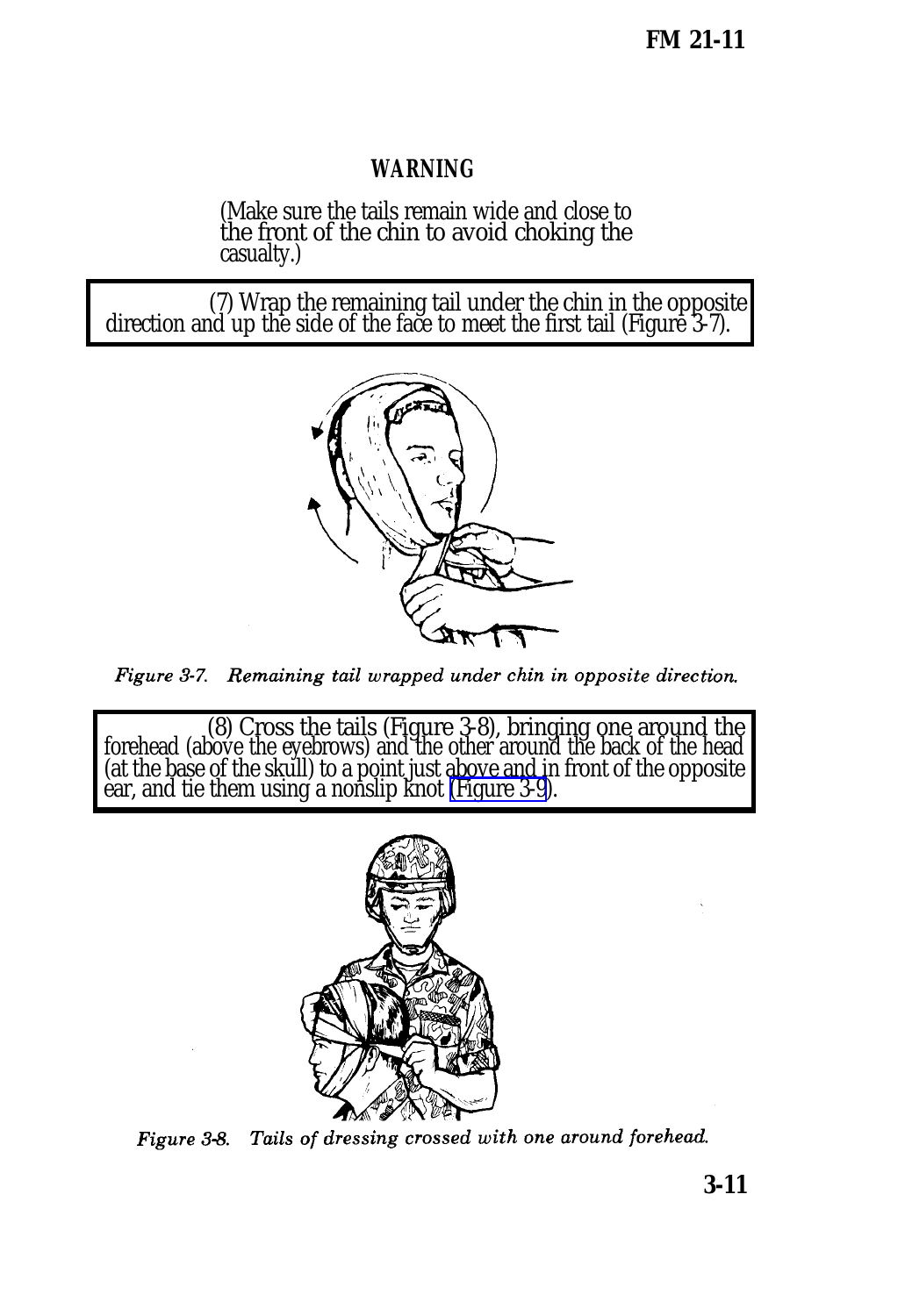<span id="page-11-0"></span>

Figure 3-9. Tails tied in nonslip knot (in front of and above ear).

*g. Apply a Triangular Bandage to the Head.* To apply a triangular bandage to the head–

(1) Turn the base (longest side) of the bandage up and center its base on center of the forehead, letting the point (apex) fall on the back of the neck (Figure 3-10 A).

(2) Take the ends behind the head and cross the ends over the apex.

(3) Take them over the forehead and tie them (Figure 3-10 B).

(4) Tuck the apex behind the crossed part of the bandage and/or secure it with a safety pin, if available (Figure 3-10 C).



Figure 3-10. Triangular bandage applied to head (Illustrated A thru C).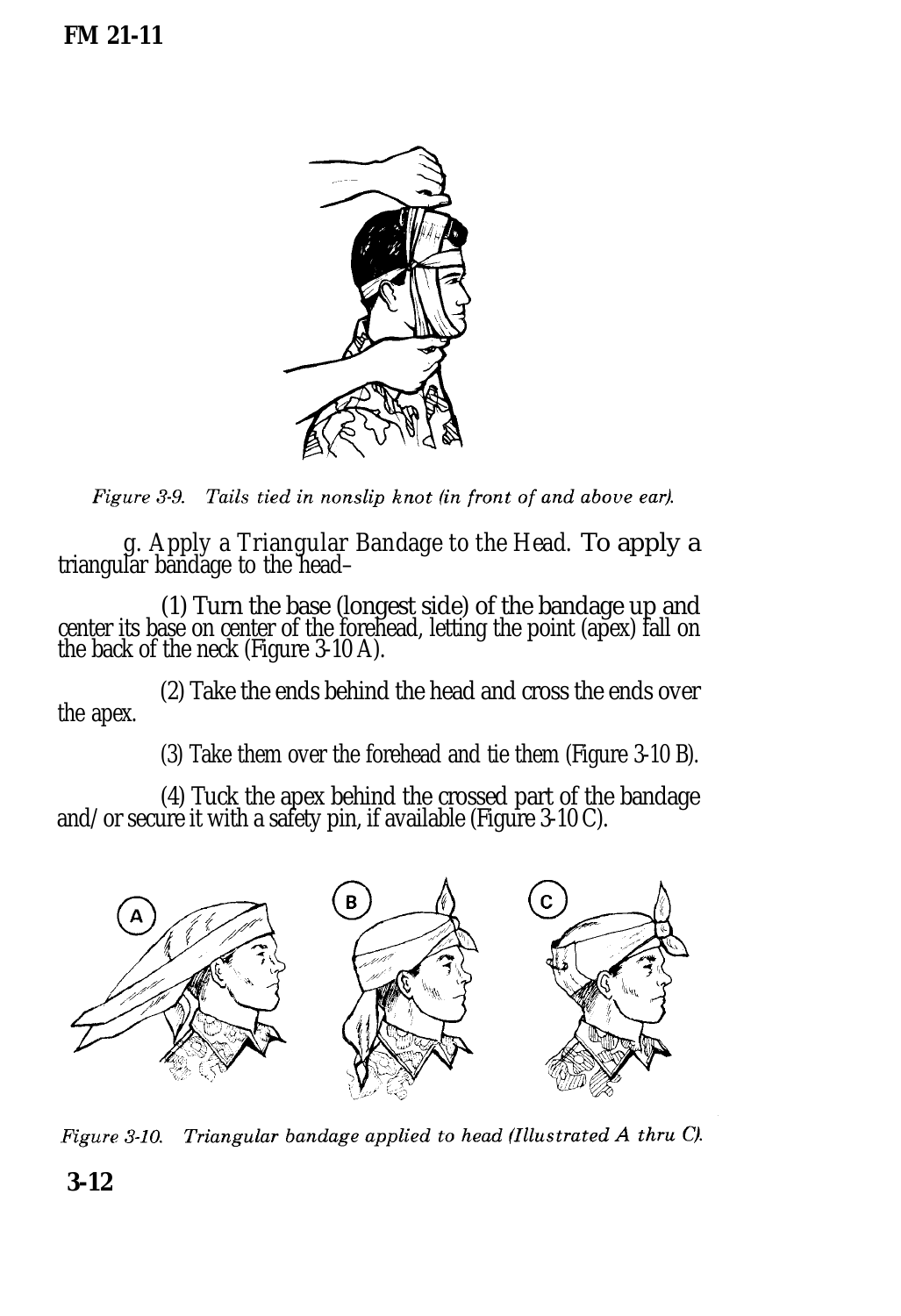## **C 2, FM 21-11**

*h. Apply a Cravat Bandage to the Head.* To apply a cravat bandage to the head–

(1) Place the middle of the bandage over the dressing (Figure  $3-11 \text{ Å}$ ).

(2) Cross the two ends of the bandage in opposite directions completely around the head (Figure 3-11 B).

(3) Tie the ends over the dressing (Figure 3-11 C).



Figure 3-11. Cravat bandage applied to head (Illustrated A thru C).

### **Section II. GIVE PROPER FIRST AID FOR FACE AND NECK INJURIES**

### **3-5. Face Injuries**

Soft tissue injuries of the face and scalp are common. Abrasions (scrapes) of the skin cause no serious problems. Contusions (injury without a break in the skin) usually cause swelling. A contusion of the scalp looks and feels like a lump. Laceration (cut) and avulsion (torn away tissue) injuries are also common. Avulsions are frequently caused when a sharp blow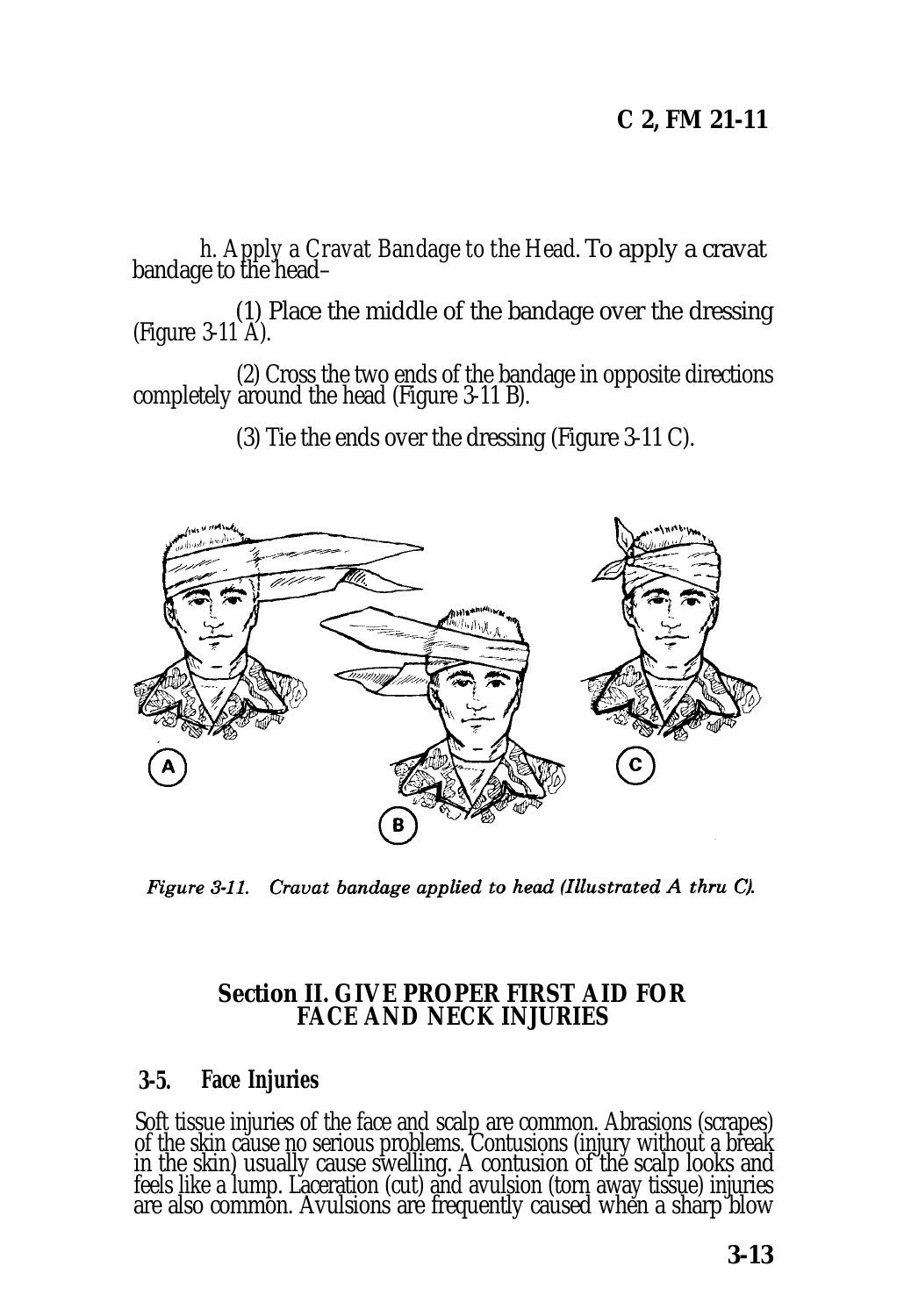separates the scalp from the skull beneath it. Because the face and scalp are richly supplied with blood vessels (arteries and veins), wounds of these areas usually bleed heavily.

#### **3-6. Neck Injuries**

Neck injuries may result in heavy bleeding. Apply manual pressure above and below the injury and attempt to control the bleeding. Apply a dressing. Always evaluate the casualty for a possible neck fracture/spinal cord injury; if suspected, seek medical treatment immediately.

#### ★ **NOTE**

Establish and maintain the airway in cases of facial or neck injuries. If a neck fracture or/ spinal cord injury is suspected, immobilize or stabilize casualty. See [Chapter 4](#page-0-0) for further information on treatment of spinal injuries.

### **3-7. Procedure**

When a casualty has a face or neck injury, perform the measures below.

*a. Step ONE.* Clear the airway. Be prepared to perform any of the basic lifesaving steps. Clear the casualty's airway (mouth) with your fingers, remove any blood, mucus, pieces of broken teeth or bone, or bits of flesh, as well as any dentures.

*b. Step TWO.* Control any bleeding, especially bleeding that obstructs the airway. Do this by applying direct pressure over a first aid dressing or by applying pressure at specific pressure points on the face, scalp, or temple. *(See [Appendix E](#page-0-0) for further information on pressure points.)* If the casualty is bleeding from the mouth, position him as indicated (c below) and apply manual pressure.

### **CAUTION**

Take care not to apply too much pressure to the scalp if a skull fracture is suspected.

*c. Step THREE.* Position the casualty. If the casualty is bleeding from the mouth (or has other drainage, such as mucus, vomitus,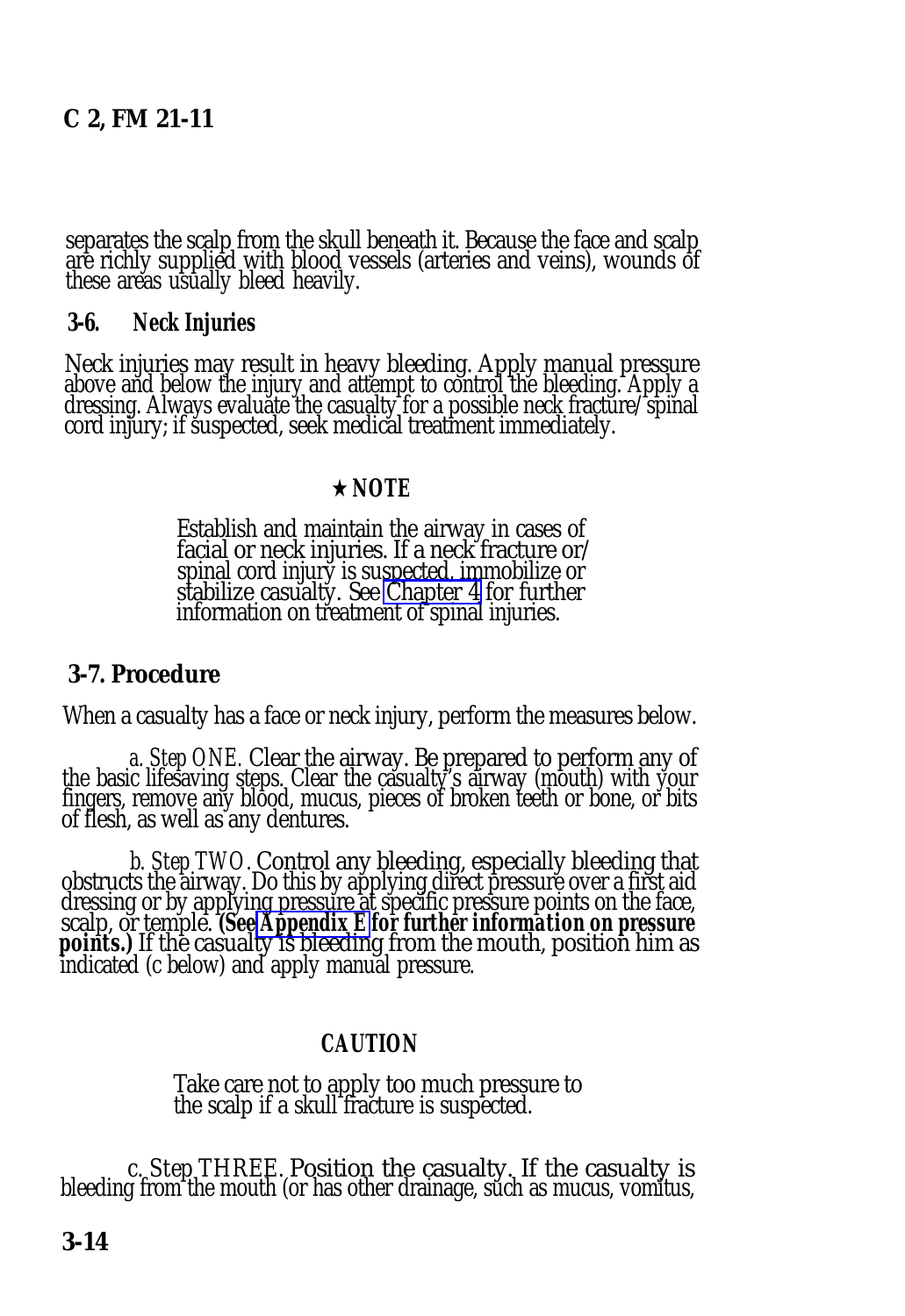or so forth) and is conscious, place him in a comfortable sitting position and have him lean forward with his head tilted slightly down to permit free drainage (Figure 3-12). DO NOT use the sitting position if–

 $\bullet$  It would be harmful to the casualty because of other injuries.

The casualty is unconscious, in which case, place him on his side (Figure 3-13). If there is a suspected injury to the neck or spine, immobilize the head before turning the casualty on his side.



Figure 3-12. Casualty leaning forward to permit drainage.



Figure 3-13. Casualty lying on side.

## **CAUTION**

If you suspect the casualty has a neck/spinal injury, then immobilize his head/neck and treat him as outlined in Chapter 4.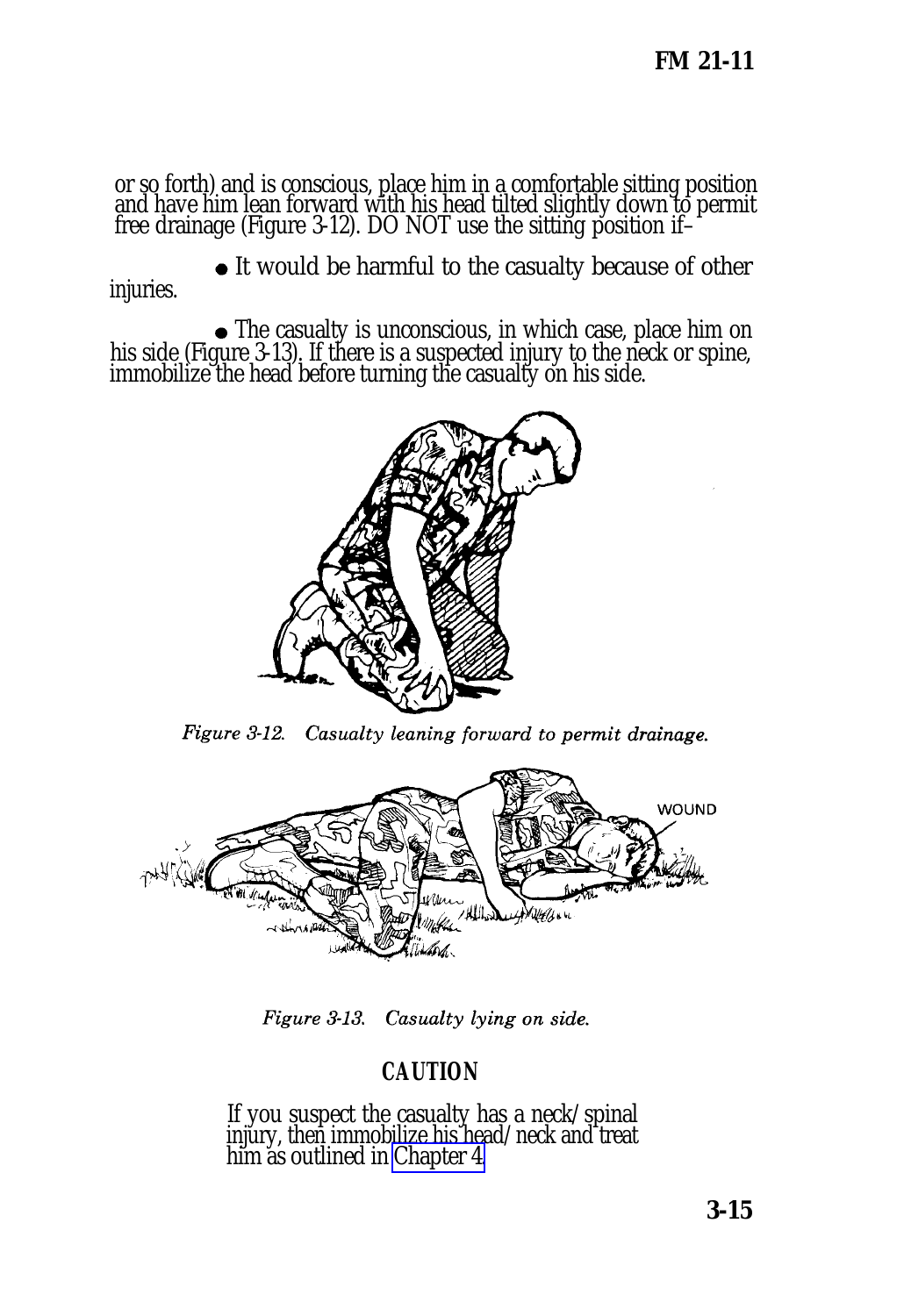*d. Step FOUR.* Perform other measures.

(1) Apply dressings/bandages to specific areas of the face.

(2) Check for missing teeth and pieces of tissue. Check for detached teeth in the airway. Place detached teeth, pieces of ear or nose on a field dressing and send them along with the casualty to the medical facility. Detached teeth should be kept damp.

(3) Treat for shock and seek medical treatment IMMEDIATELY.

#### **3-8. Dressings and Bandages** *(081-831-1033)*

*a. Eye Injuries.* The eye is a vital sensory organ, and blindness is a severe physical handicap. Timely first aid of the eye not only relieves pain but also helps prevent shock, permanent eye injury, and possible loss of vision. Because the eye is very sensitive, any injury can be easily aggravated if it is improperly handled. Injuries of the eye may be quite severe. Cuts of the eyelids can appear to be very serious, but if the eyeball is not involved, a person's vision usually will not be damaged. However, lacerations (cuts) of the eyeball can cause permanent damage or loss of sight.

(1) *Lacerated/torn eyelids.* Lacerated eyelids may bleed heavily, but bleeding usually stops quickly. Cover the injured eye with a sterile dressing. DO NOT put pressure on the wound because you may injure the eyeball. Handle torn eyelids very carefully to prevent further injury. Place any detached pieces of the eyelid on a clean bandage or dressing and immediately send them with the casualty to the medical facility.

(2) *Lacerated eyeball (injury to the globe).* Lacerations or cuts to the eyeball may cause serious and permanent eye damage. Cover the injury with a loose sterile dressing. DO NOT put pressure on the eyeball because additional damage may occur. An important point to remember is that when one eyeball is injured, you should immobilize both eyes. This is done by applying a bandage to both eyes. Because the eyes move together, covering both will lessen the chances of further damage to the injured eye.

#### **CAUTION**

DO NOT apply pressure when there is a possible laceration of the eyeball. The eyeball contains fluid. Pressure applied over the eye will force the fluid out, resulting in/permanent injury. APPLY PROTECTIVE DRESSING WITHOUT ADDED PRESSURE.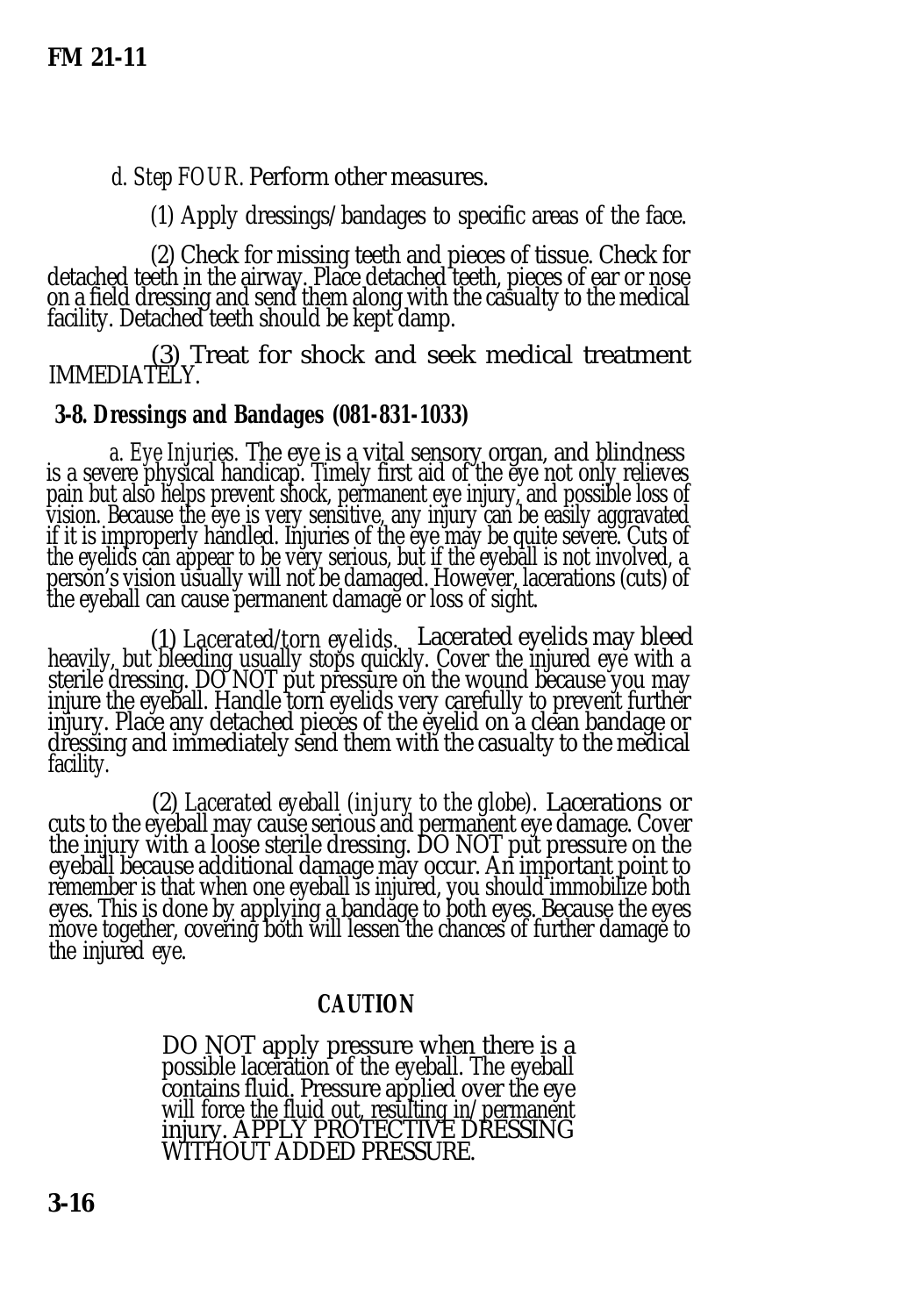(3) *Extruded eyeballs.* Soldiers may encounter casualties with severe eye injuries that include an extruded eyeball (eyeball out-ofsocket). In such instances you should gently cover the extruded eye with a loose moistened dressing and also cover the unaffected eye. DO NOT bind or exert pressure on the injured eye while applying a loose dressing. Keep the casualty quiet, place him on his back, treat for shock (make warm and comfortable), and evacuate him immediately.

(4) *Burns of the eyes.* Chemical burns, thermal (heat) burns, and light burns can affect the eyes.

*(a) Chemical burns.* Injuries from chemical burns require immediate first aid. Chemical burns are caused mainly by acids or alkalies. The first aid is to flush the eye(s) immediately with large amounts of water for at least 5 to 20 minutes, or as long as necessary to flush out the chemical. If the burn is an acid burn, you should flush the eye for at least 5 to 10 minutes. If the burn is an alkali burn, you should flush the eye for at least 20 minutes. After the eye has been flushed, apply a bandage over the eyes and evacuate the casualty immediately.

*(b) Thermal burns.* When an individual suffers burns of the face from a fire, the eyes will close quickly due to extreme heat. This reaction is a natural reflex to protect the eyeballs; however, the eyelids remain exposed and are frequently burned. If a casualty receives burns of the eyelids/face, DO NOT apply a dressing; DO NOT TOUCH; seek medical treatment immediately.

*(c) Light burns.* Exposure to intense light can burn an individual. Infrared rays, eclipse light (if the casualty has looked directly at the sun), or laser burns cause injuries of the exposed eyeball. Ultraviolet rays from arc welding can cause a superficial burn to the surface of the eye. These injuries are generally not painful but may cause permanent damage to the eyes. Immediate first aid is usually not required. Loosely bandaging the eyes may make the casualty more comfortable and protect his eyes from further injury caused by exposure to other bright lights or sunlight.

#### **CAUTION**

In certain instances both eyes are usually bandaged; but, in hazardous surroundings leave the uninjured eye uncovered so that the casualty may be able to see.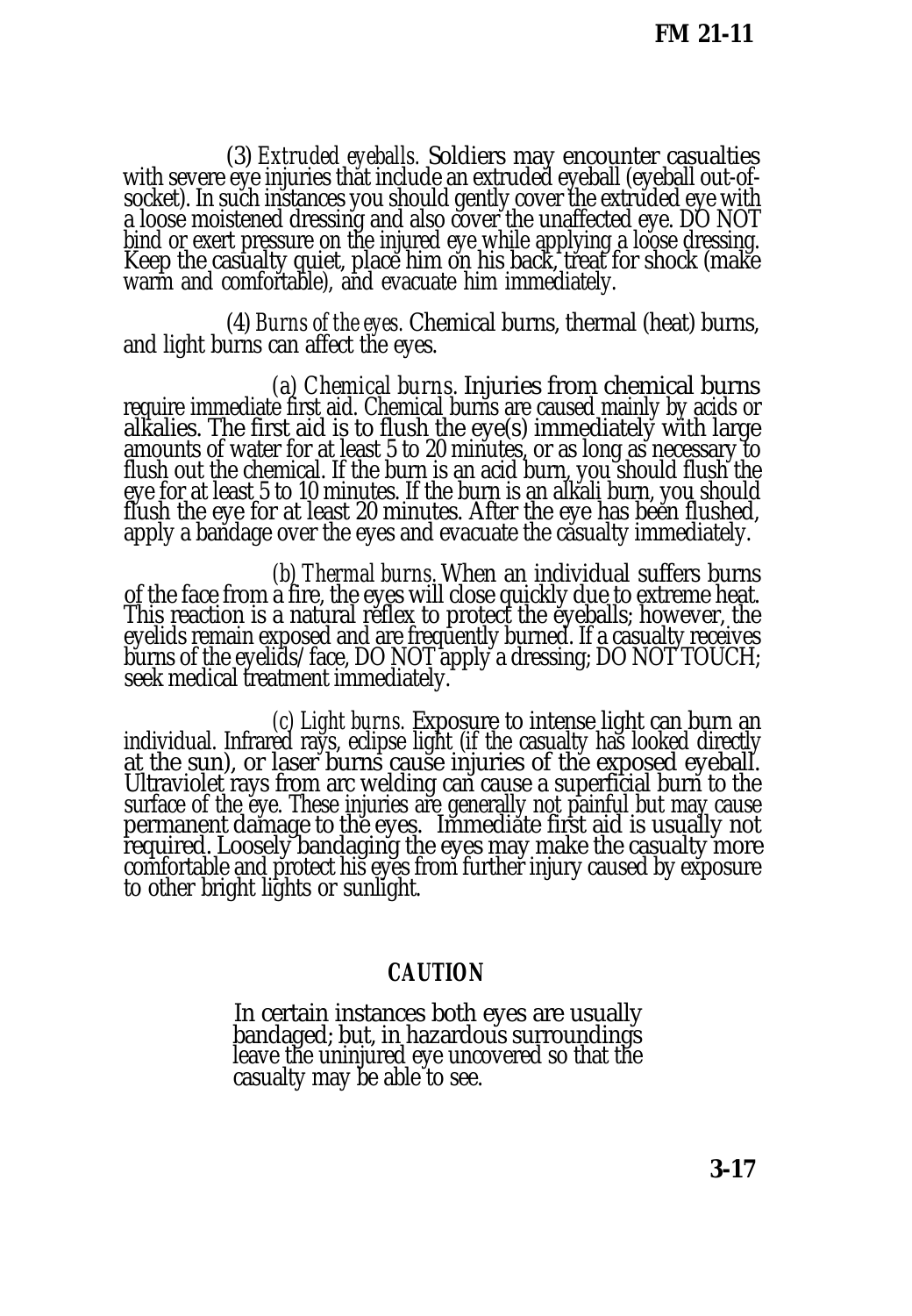*b. Side-of-Head or Cheek Wound (081-831-1033).*

Facial injuries to the side of the head or the cheek may bleed profusely (Figure 3-14). Prompt action is necessary to ensure that the airway remains open and also to control the bleeding. It may be necessary to apply a dressing. To apply a dressing—

(1) Remove the dressing from its wrapper.

(2) Grasp the tails in both hands.

(3) Hold the dressing directly over the wound with the white side down and place it directly on the wound [\(Figure 3-15 A](#page-18-0)).

(4) Hold the dressing in place with one hand (the casualty may assist if able). Wrap the top tail over the top of the head and bring it down in front of the ear (on the side opposite the wound), under the chin [\(Figure 3-15 B \)](#page-18-0) and up over the dressing to a point just above the ear (on the wound side).



Figure 3-14. Side of head or cheek wound.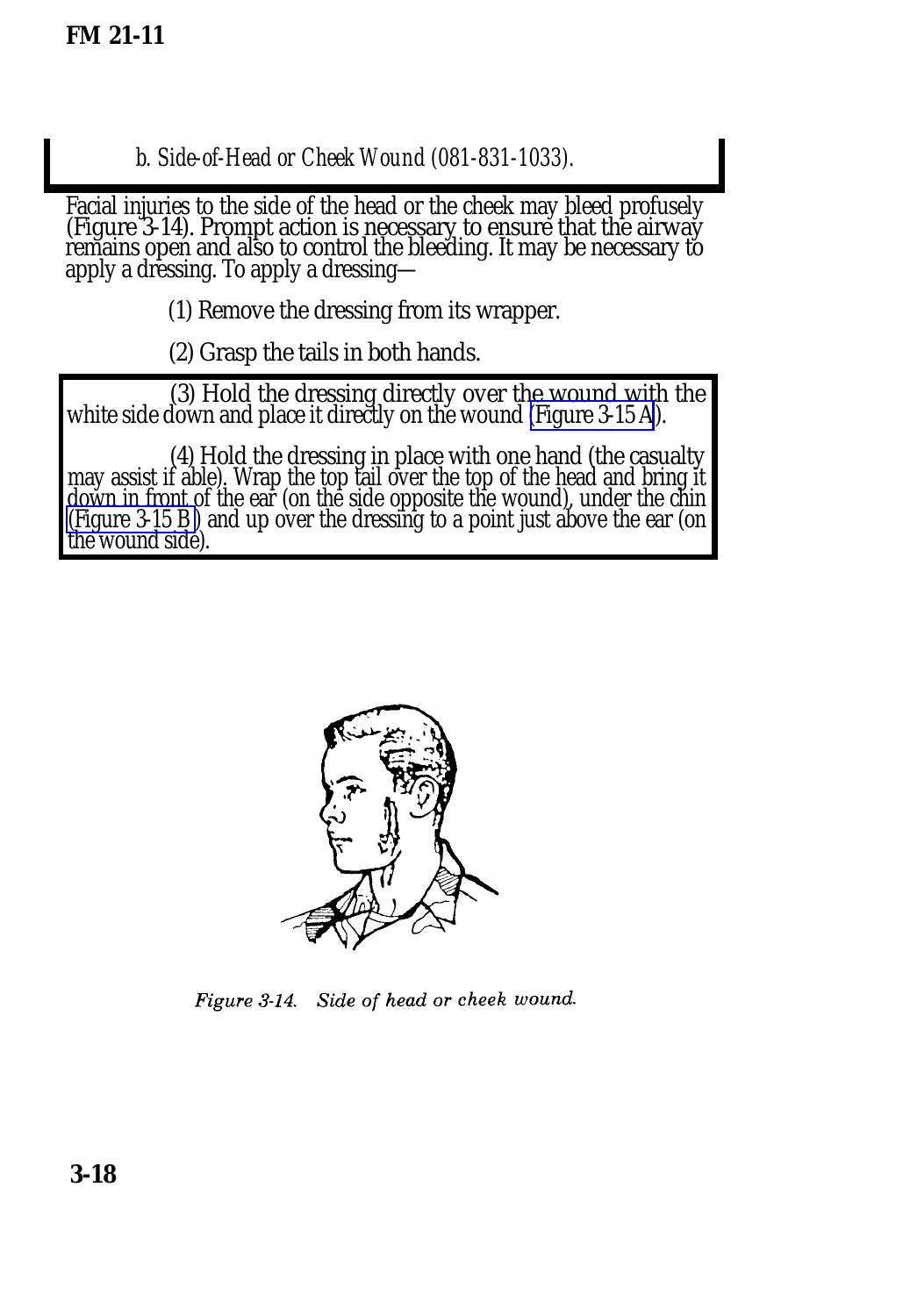<span id="page-18-0"></span>

Figure 3-15. Dressing placed directly on wound. Top tail wrapped over top of head, down in front of ear, and under chin (Illustrated A and B).

## **NOTE**

When possible, avoid covering the casualty's ear with the dressing, as this will decrease his ability to hear.

(5) Bring the second tail under the chin, up in front of the ear (on the side opposite the wound), and over the head to meet the other tail (on the wound side) (Figure 3-16).



Figure 3-16. Bringing second tail under the chin.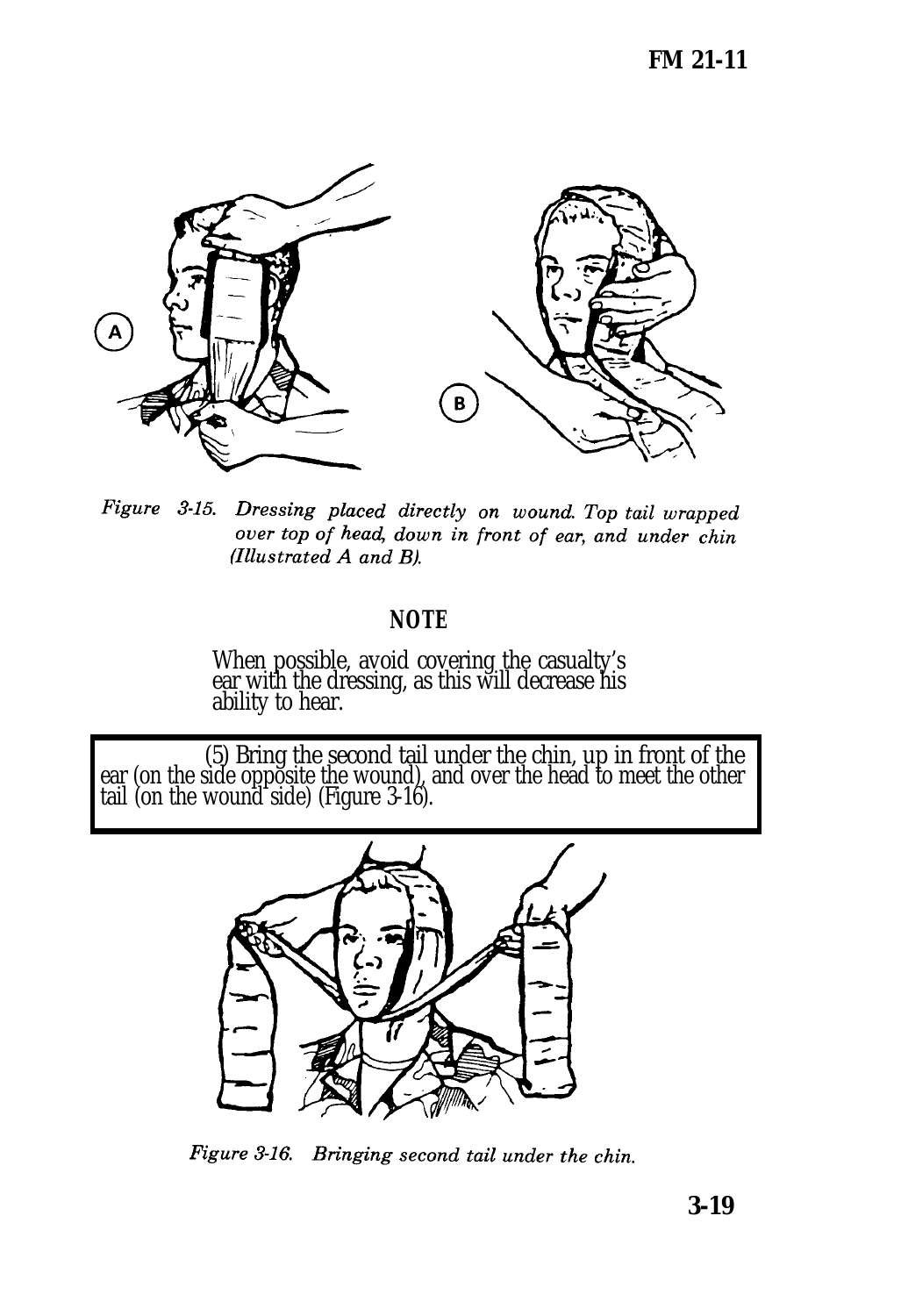(6) Cross the two tails (on the wound side) (Figure 3-17) and bring one end across the forehead (above the eyebrows) to a point just in front of the opposite ear (on the uninjured side).



Figure 3-17. Crossing the tails on the side of the wound.

(7) Wrap the other tail around the back of the head (at the base of the skull), and tie the two ends just in front of the ear on the uninjured side with a nonslip knot (Figure 3-18).



Figure 3-18. Tying the tails of the dressing in a nonslip knot.

*c. Ear Injuries.* Lacerated (cut) or avulsed (torn) ear tissue may not, in itself, be a serious injury. Bleeding, or the drainage of fluids from the ear canal, however, may be a sign of a head injury, such as a skull fracture. DO NOT attempt to stop the flow from the inner ear canal nor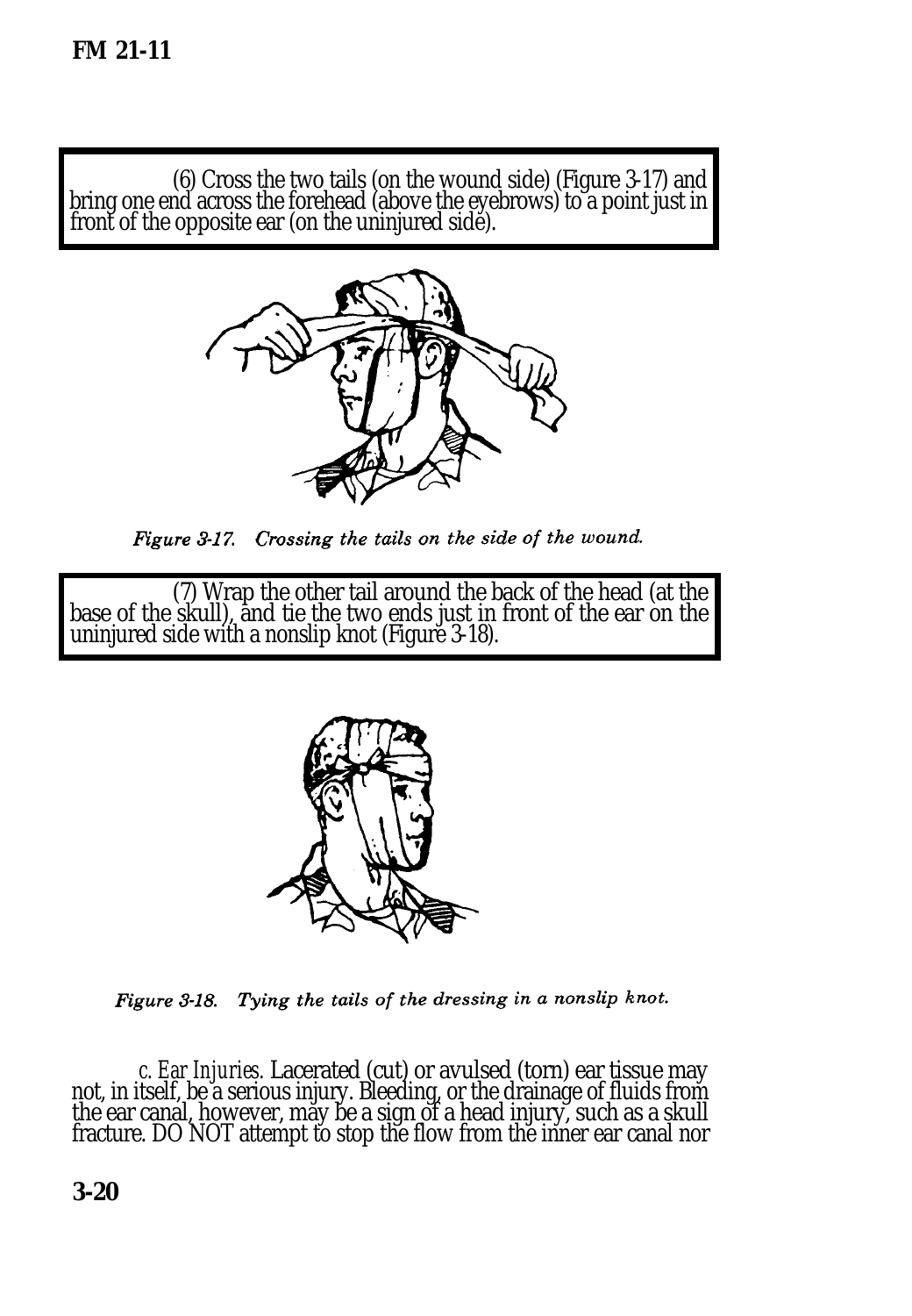put anything into the ear canal to block it. Instead, you should cover the ear lightly with a dressing. For minor cuts or wounds to the external ear, apply a cravat bandage as follows:

(1) Place the middle of the bandage over the ear (Figure 3-19 A).

(2) Cross the ends, wrap them in opposite directions around the head, and tie them (Figures  $3-19$  B and  $3-19$ <sup>T</sup>C).



Figure 3-19. Applying cravat bandage to ear (Illustrated A thru C).

(3) If possible, place some dressing material between the back of the ear and the side of the head to avoid crushing the ear against the head with the bandage.

*d. Nose Injuries.* Nose injuries generally produce bleeding. The bleeding may be controlled by placing an ice pack over the nose, or pinching the nostrils together. The bleeding may also be controlled by placing torn gauze (rolled) between the upper teeth and the lip.

### **CAUTION**

DO NOT attempt to remove objects inhaled in the nose. An untrained person who/removes such an object could worsen the casualty's condition and cause permanent/injury.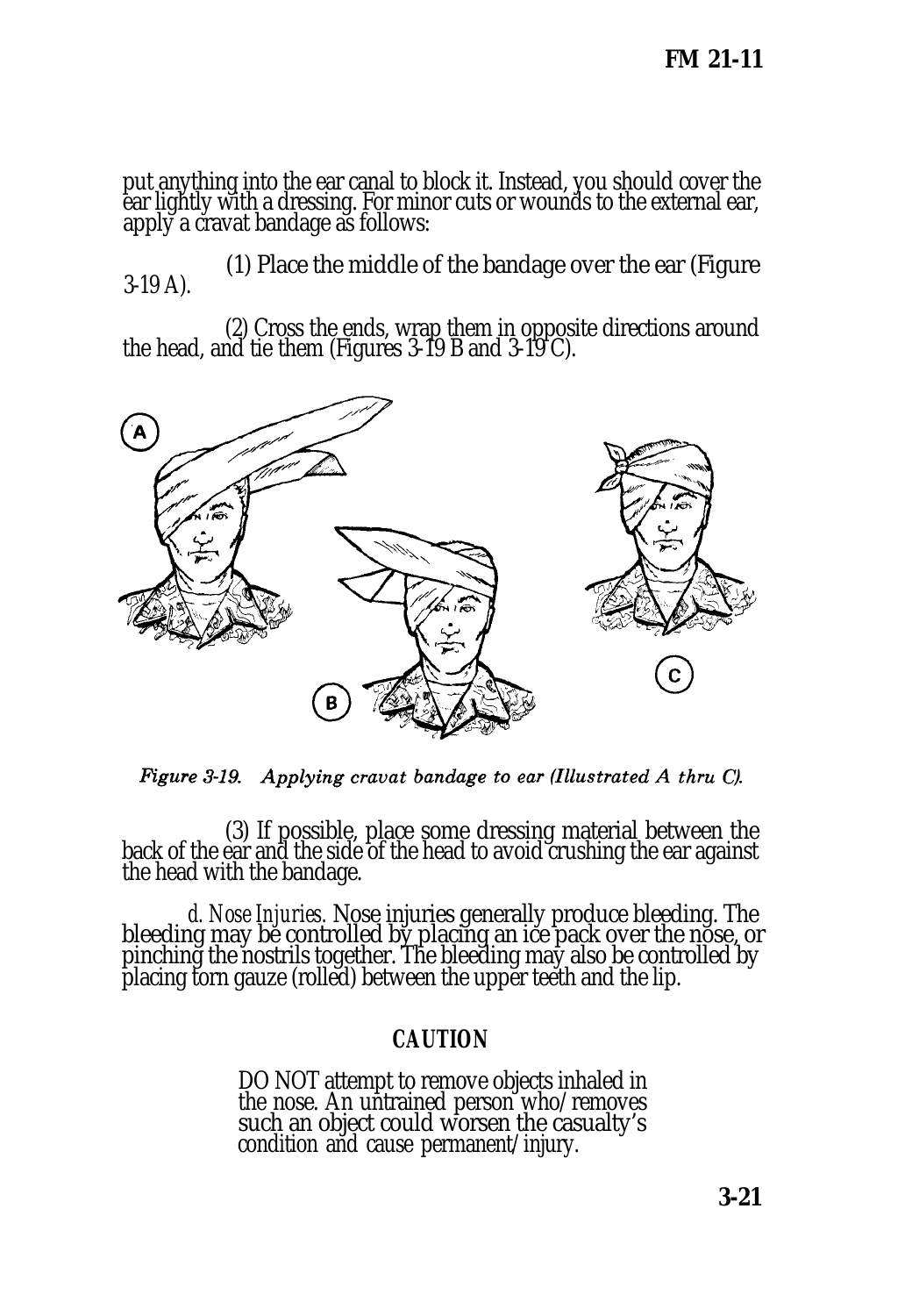*e. Jaw Injuries.* Before applying a bandage to a casualty's jaw, remove all foreign material from the casualty's mouth. If the casualty is unconscious, check for obstructions in the airway. When applying the bandage, allow the jaw enough freedom to permit passage of air and drainage from the mouth.

(1) *Apply bandages attached to field first aid dressing to the jaw.* After dressing the wound, apply the bandages using the same technique illustrated in [Figures 3-5](#page-9-0) through [3-8.](#page-10-0)

#### **NOTE**

The dressing and bandaging procedure outlined for the jaw serves a twofold purpose In addition to stopping the bleeding and protecting the wound, it also immobilizes a fractured jaw.

### (2) *Apply a cravat bandage to the jaw.*

*(a)* Place the bandage under the chin and carry its ends upward. Adjust the bandage to make one end longer than the other (Figure 3-20 A).

*(b)* Take the longer end over the top of the head to meet the short end at the temple and cross the ends over (Figure 3-20 B).

*(c)* Take the ends in opposite directions to the other side of the head and tie them over the part of the bandage that was applied first (Figure 3-20 C).



Figure 3-20. Applying cravat bandage to jaw (Illustrated A thru C).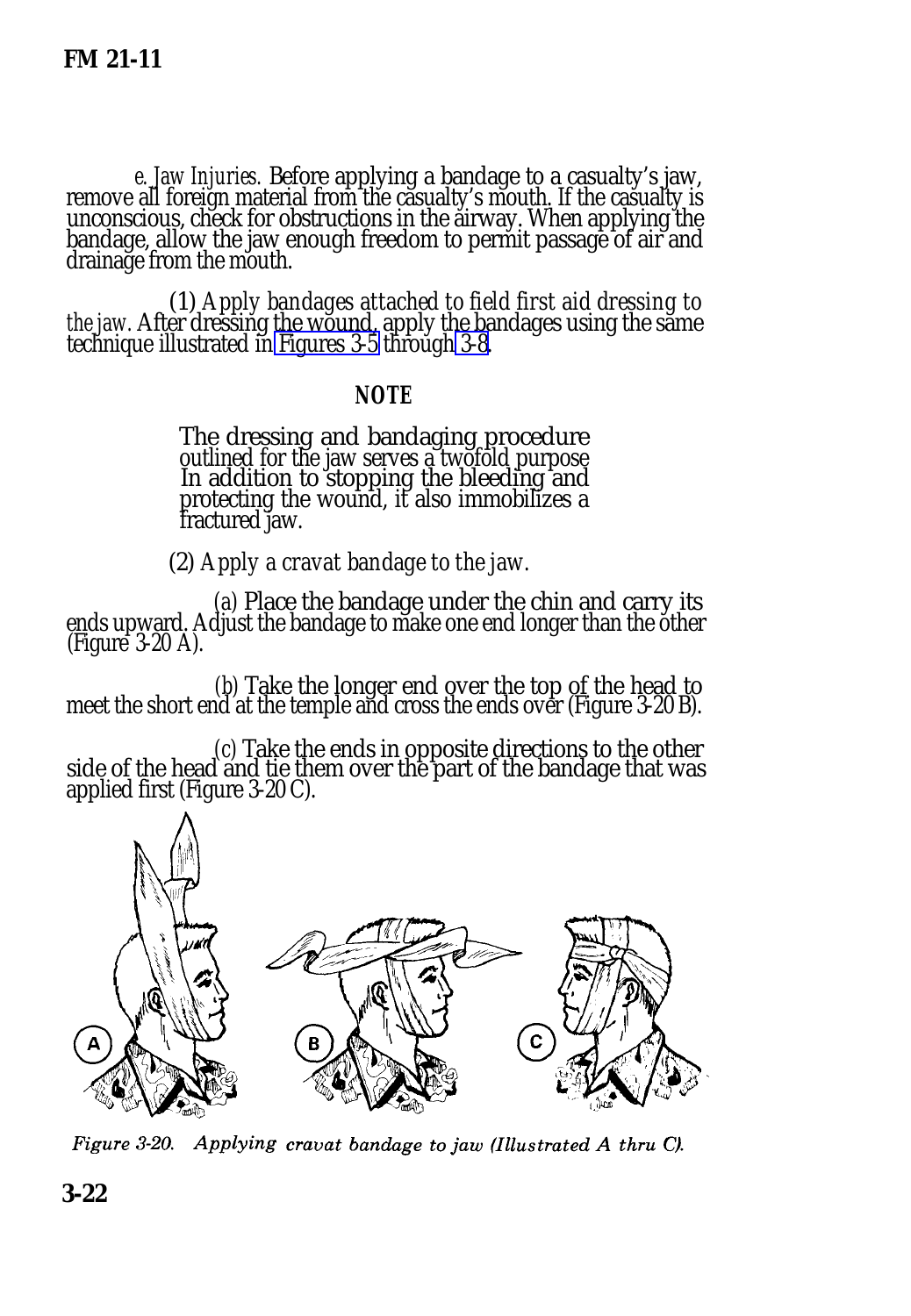## **C 2, FM 21-11**

#### **NOTE**

The cravat bandage technique is used to immobilize a fractured jaw or to maintain a sterile dressing that does not have tail bandages attached.

#### **Section III. GIVE PROPER FIRST AID FOR CHEST AND ABDOMINAL WOUNDS AND BURN INJURIES**

#### **3-9. Chest Wounds** *(081-831-1026)*

Chest injuries may be caused by accidents, bullet or missile wounds, stab wounds, or falls. These injuries can be serious and may cause death quickly if proper treatment is not given. A casualty with a chest injury may complain of pain in the chest or shoulder area; he may have difficulty with his breathing. His chest may not rise normally when he breathes. The injury may cause the casualty to cough up blood and to have a rapid or a weak heartbeat. A casualty with an open chest wound has a punctured chest wall. The sucking sound heard when he breathes is caused by air leaking into his chest cavity. This particular type of wound is dangerous and will collapse the injured lung (Figure 3-21). Breathing becomes difficult for the casualty because the wound is open. The soldier's life may depend upon how quickly you make the wound airtight.



Figure 3-21. Collapsed lung.

#### **3-10. Chest Wound(s) Procedure** *(081-831-1026)*

★ *a. Evaluate the Casualty (081-831-1000).* Be prepared to perform lifesaving measures. The basic lifesaving measures may include clearing the airway, rescue breathing, treatment for shock, and/or bleeding control.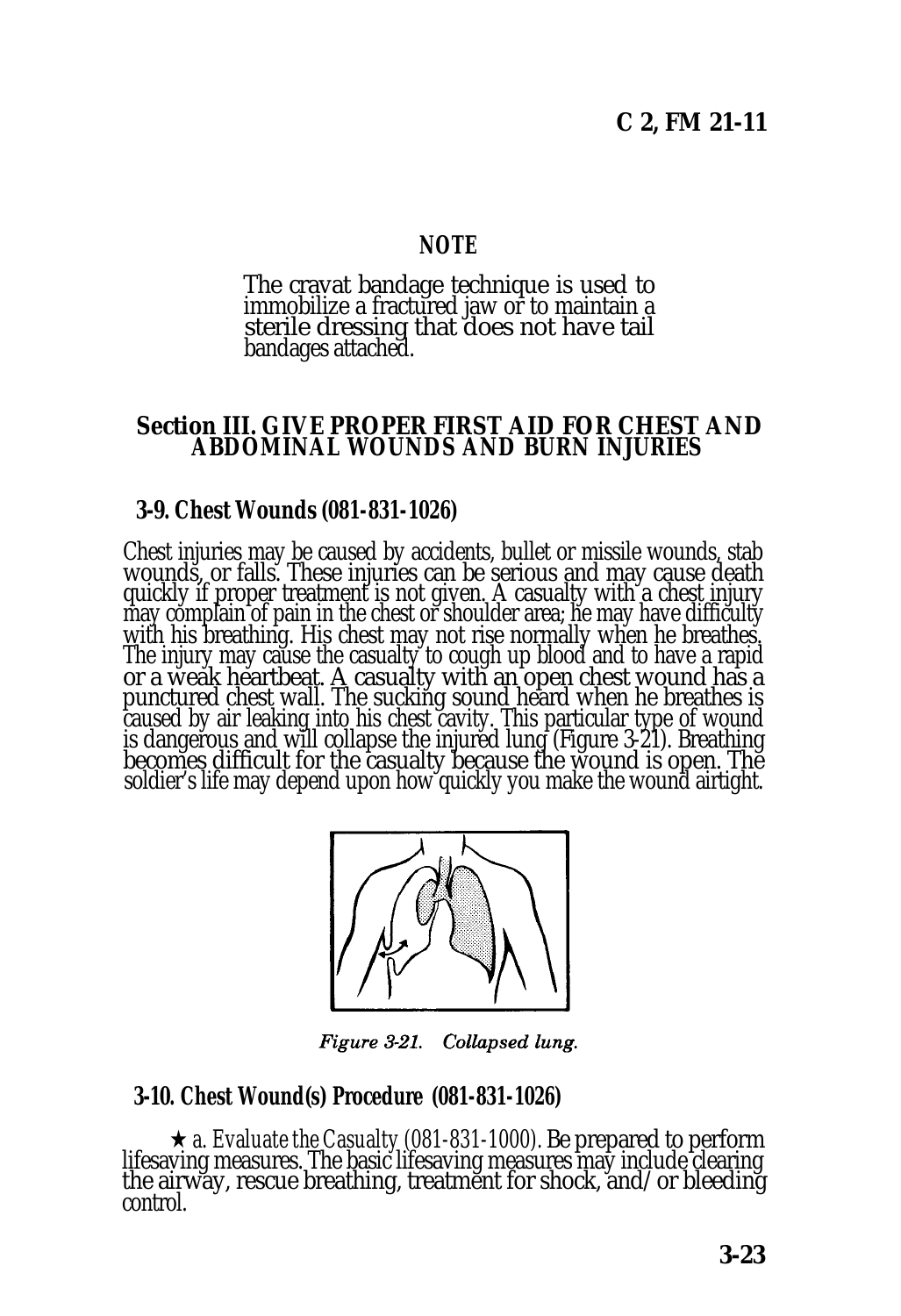*b. Expose the Wound.* If appropriate, cut or remove the casualty's clothing to expose the entire area of the wound. Remember, DO NOT remove clothing that is stuck to the wound because additional injury may result. DO NOT attempt to clean the wound.

#### **NOTE**

Examine the casualty to see if there is an entry and/or exit wound. If there are two wounds (entry, exit), perform the same procedure for both wounds. Treat the more serious (heavier bleeding, larger) wound first. It may be necessary to improvise a dressing for the second wound by using strips of cloth, such as a torn T-shirt, or whatever material is available. Also, listen for sucking sounds to determine if the chest wall is punctured.

### **CAUTION**

If there is an object extending from (impaled in) the wound, DO NOT remove the object. Apply a dressing around the object and use additional improvised bulky materials/ dressings (use the cleanest materials available) to buildup the area around the object. Apply a supporting bandage over the bulky materials to hold them in place.

### **CAUTION** *(081-831-1026)*

DO NOT REMOVE protective clothing in a chemical environment. Apply dressings *over* the protective clothing.

*c. Open the Casualty's Field Dressing Plastic Wrapper.* The plastic wrapper is used with the field dressing to create an airtight seal. If a plastic wrapper is not available, or if an additional wound needs to be treated; cellophane, foil, the casualty's poncho, or similar material may be used. The covering should be wide enough to extend 2 inches or more beyond the edges of the wound in all directions.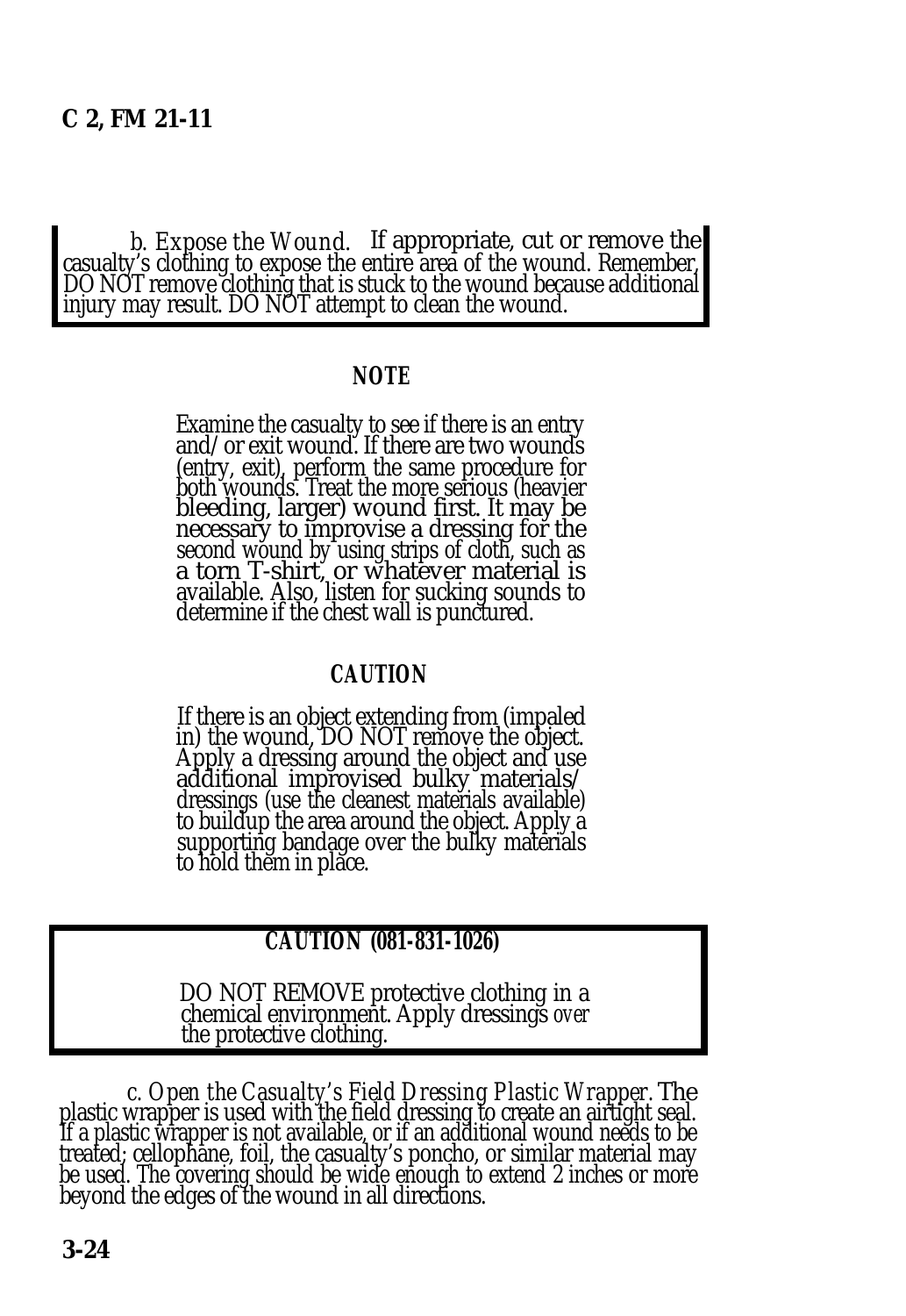(1) Tear open one end of the casualty's plastic wrapper covering the field dressing. Be careful not to destroy the wrapper and DO NOT touch the inside of the wrapper.

(2) Remove the inner packet (field dressing).

(3) Complete tearing open the empty plastic wrapper using as much of the wrapper as possible to create a flat surface.

*d. Place the Wrapper Over the Wound (081-831-1026).* Place the inside surface of the plastic wrapper directly over the wound *when the casualty exhales* and hold it in place (Figure 3-22). The casualty may hold the plastic wrapper in place if he is able.



Figure 3-22. Open chest wound sealed with plastic wrapper.

*e. Apply the Dressing to the Wound (081-831-1026).*

(1) Use your free hand and shake open the field dressing [\(Figure 3-23\)](#page-25-0).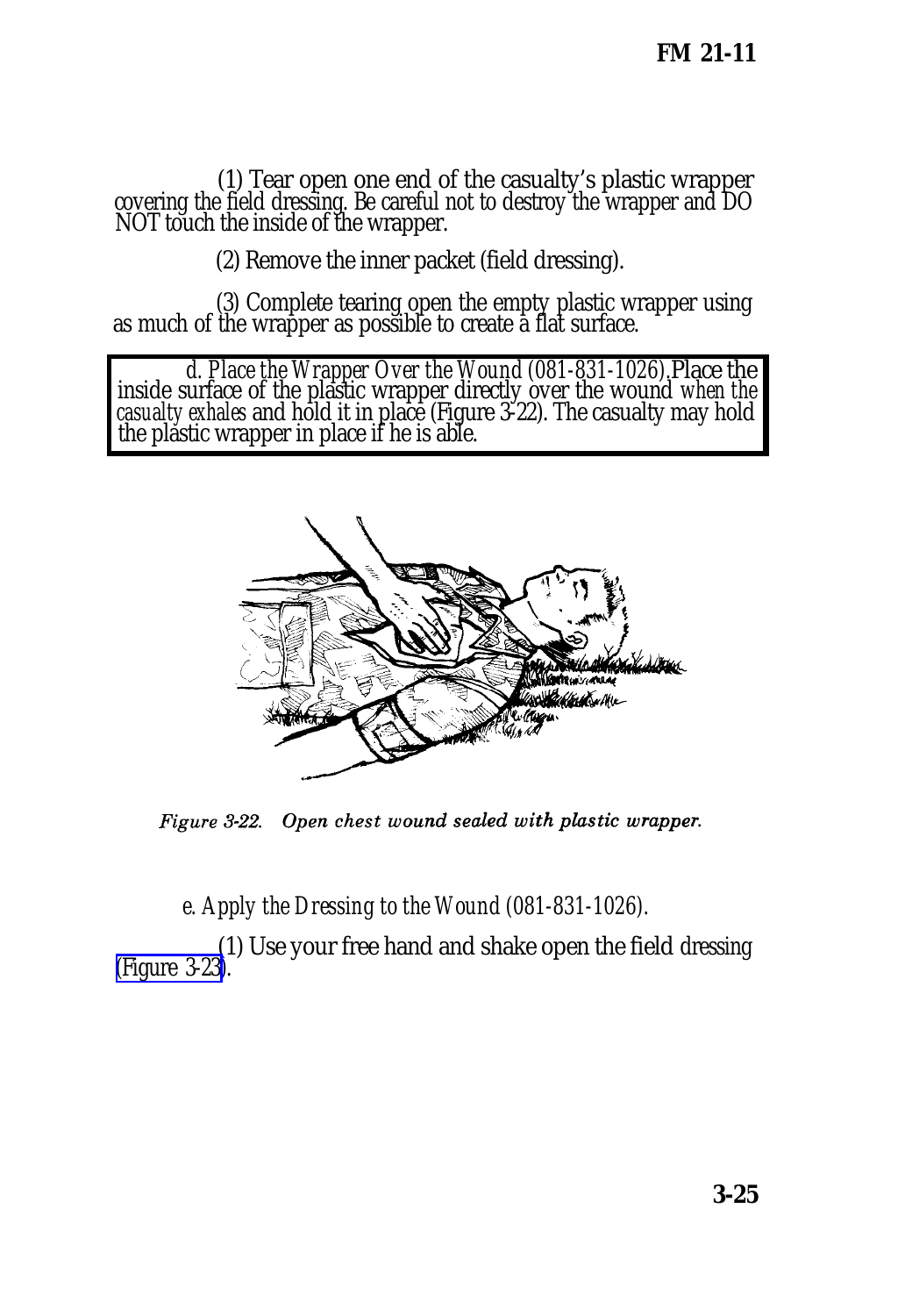<span id="page-25-0"></span>**FM 21-11**



Figure 3-23. Shaking open the field dressing.

(2) Place the white side of the dressing on the plastic wrapper covering the wound (Figure 3-24).



Figure 3-24. Field dressing placed on plastic wrapper.

### **NOTE** *(081-831-1026)*

Use the casualty's field dressing, not your own.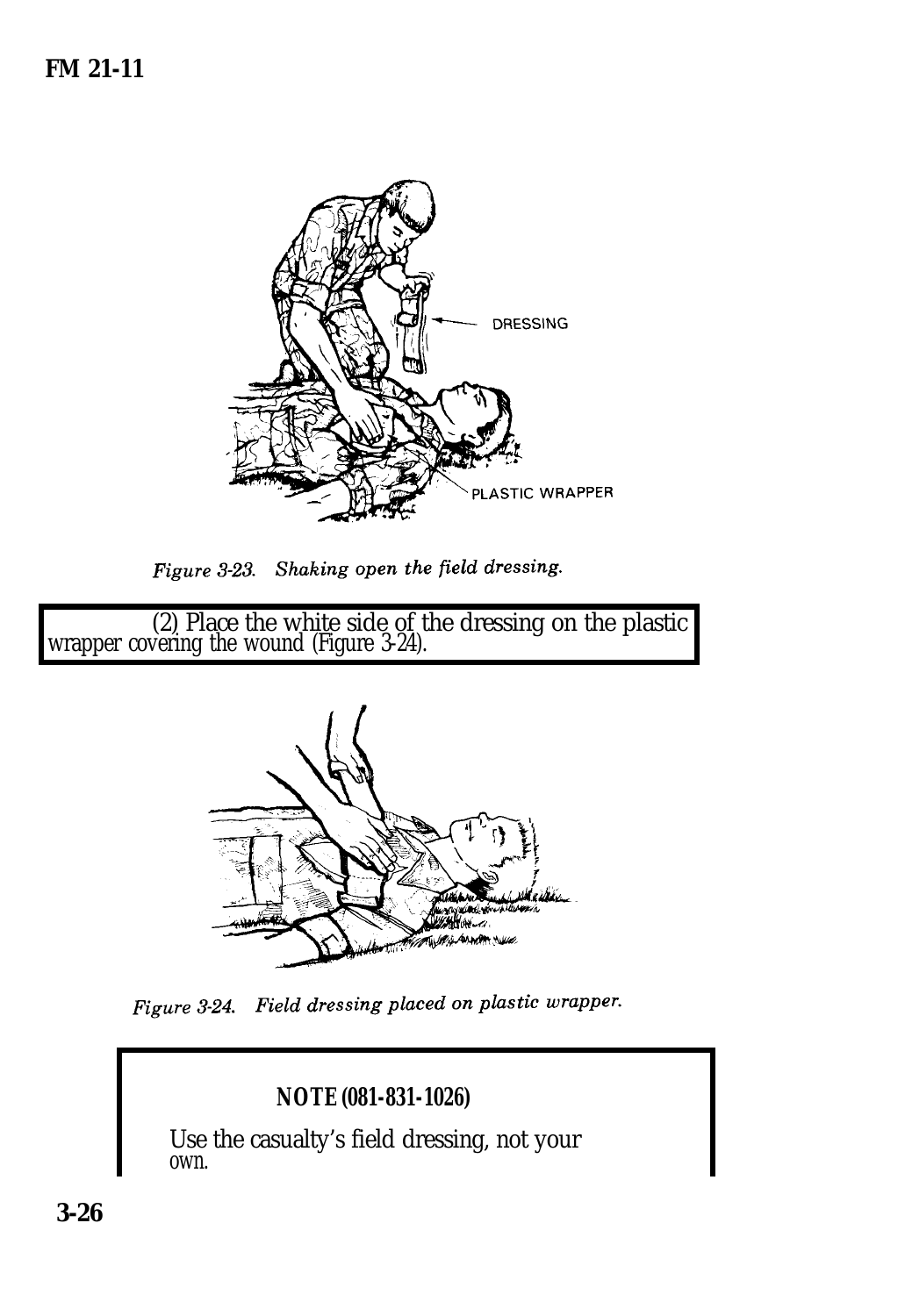## **C 2, FM 21-11**

(3) Have the casualty breathe normally.

(4) tail of the field casualty's back. While maintaining pressure on the dressing, grasp one dressing with the other hand and wrap it around the

(5) Wrap the other tail in the opposite direction, bringing both tails over the dressing (Figure 3-25).



Figure 3-25. Tails of field dressing wrapped around casualty in opposite direction.

(6) Tie the tails into a *nonslip* knot in the center of the dressing *after* the casualty exhales and *before* he inhales. This will aid in maintaining pressure on the bandage after it has been tied (Figure 3-26). Tie the dressing firmly enough to secure the dressing without interfering with the casualty's breathing.



Figure 3-26. Tails of dressing tied into nonslip knot over center of dressing.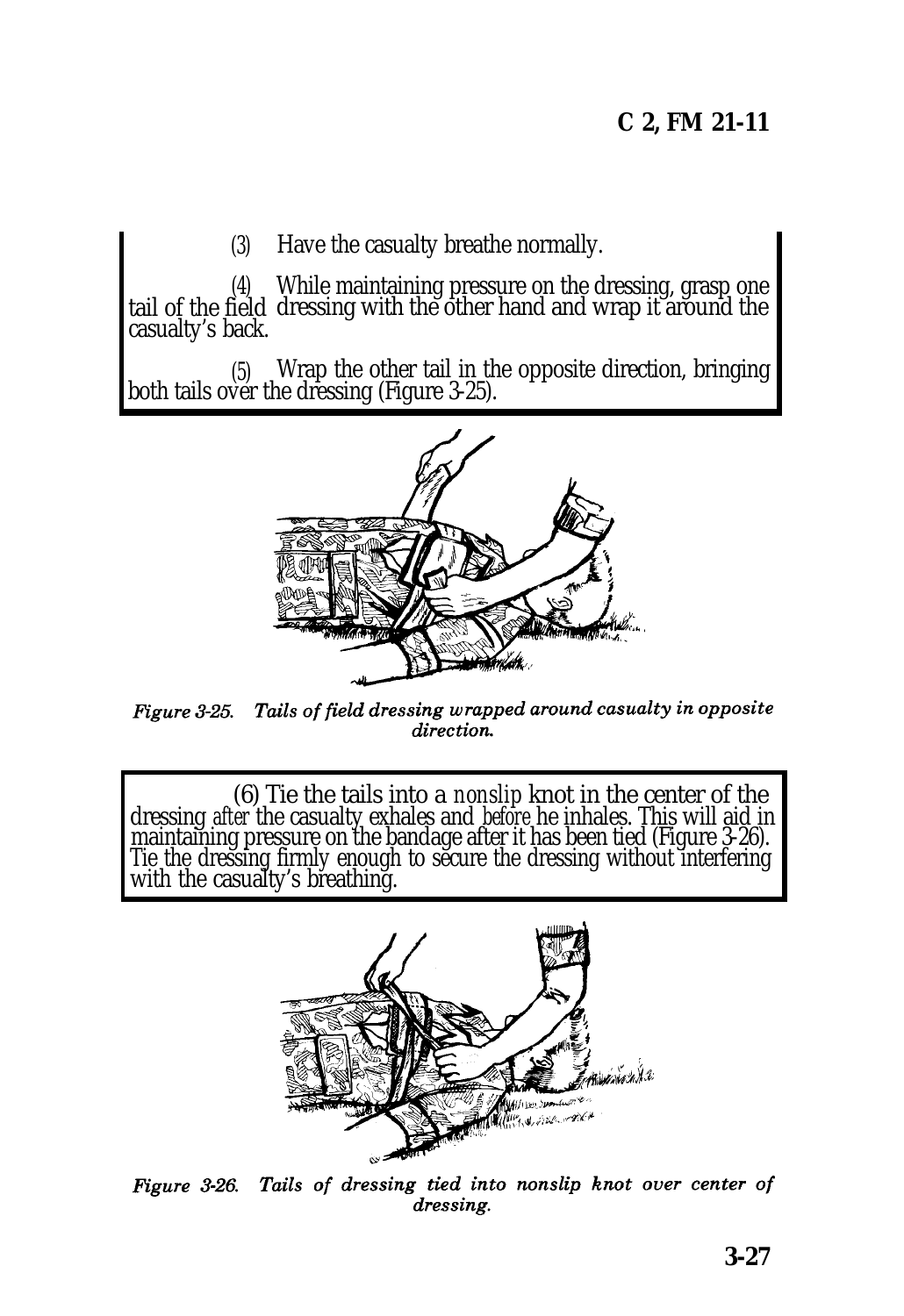

Figure 3-27. Casualty positioned (lying) on injured side.

*g. Seek Medical Aid.* Contact medical personnel.

### ★ **WARNING**

Even if an airtight dressing has been placed properly, air may still enter the chest cavity without having means to escape. This causes a life-threatening condition called tension pneumothorax. If the casualty's condition (for example, difficulty breathing, shortness of breath, restlessness, or grayness of skin in a dark-skinned individual [or blueness in an individual with light skin]) worsens after placing the dressing, quickly lift or remove, then replace the airtight dressing.

## **3-11. Abdominal Wounds**

The most serious abdominal wound is one in which an object penetrates the abdominal wall and pierces internal organs or large blood vessels. In these instances, bleeding may be severe and death can occur rapidly.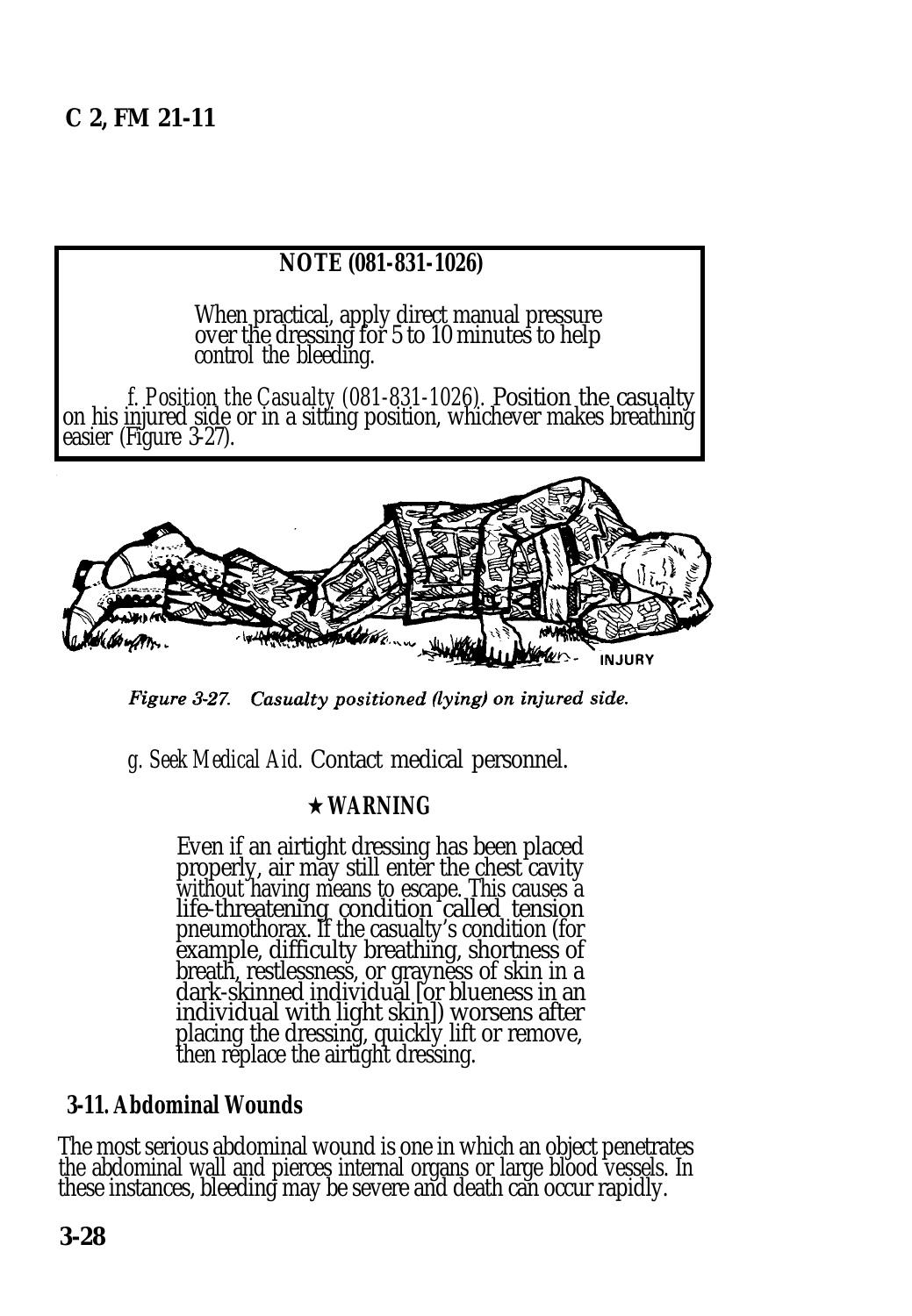### **3-12. Abdominal Wound(s) Procedure** *(081-831-1025)*

*a. Evaluate the Casualty.* Be prepared to perform basic lifesaving measures. It is necessary to check for both entry and exit wounds. If there are two wounds (entry and exit), treat the wound that appears more serious first (for example, the heavier bleeding, protruding organs, larger wound, and so forth). It may be necessary to improvise dressings for the second wound by using strips of cloth, a T-shirt, or the cleanest material available.

*b. Position the Casualty.* Place and maintain the casualty on his back with his knees in an upright (flexed) position (Figure 3-28). The knees-up position helps relieve pain, assists in the treatment of shock, prevents further exposure of the bowel (intestines) or abdominal organs, and helps relieve abdominal pressure by allowing the abdominal muscles to relax.



PLACE CASUALTY ON BACK TO PREVENT FURTHER EXPOSURE OF THE BOWEL UNLESS OTHER WOUNDS PREVENT SUCH ACTION. FLEX CASUALTY'S KNEES TO RELAX ABDOMINAL MUSCLES AND ANY INTERNAL PRESSURE.

Figure 3-28. Casualty positioned (lying) on back with knees (flexed) up.

*c. Expose the Wound.*

(1) Remove the casualty's loose clothing to expose the wound. However, DO NOT attempt to remove clothing that is stuck to the wound; it may cause further injury. Thus, remove any loose clothing from the wound but leave in place the clothing that is stuck.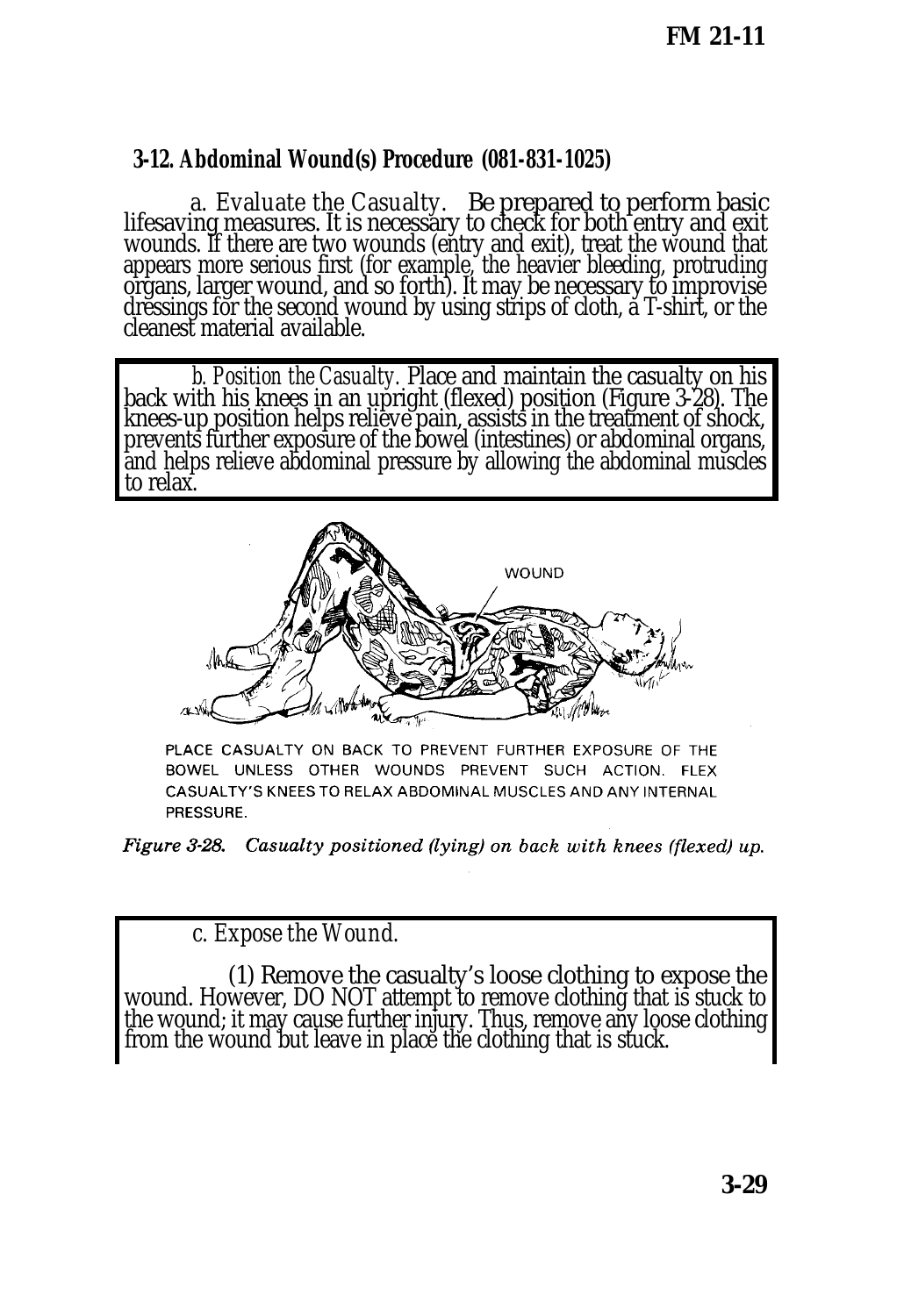**FM 21-11**

## **CAUTION** *(081-831-1000 and 081-831-1025)*

DO NOT REMOVE protective clothing in a chemical environment. Apply dressings *over* the protective clothing.

(2) Gently pick up any organs which may be on the ground Do this with a clean, dry dressing or with the cleanest available material, Place the organs on top of the casualty's abdomen (Figure 3-29).



BEFORE APPLYING DRESSINGS, CAREFULLY PLACE PROTRUDING ORGANS NEAR THE WOUND TO PROTECT THEM AND CONTROL CONTAMINATION.

Figure 3-29. Protruding organs placed near wound.

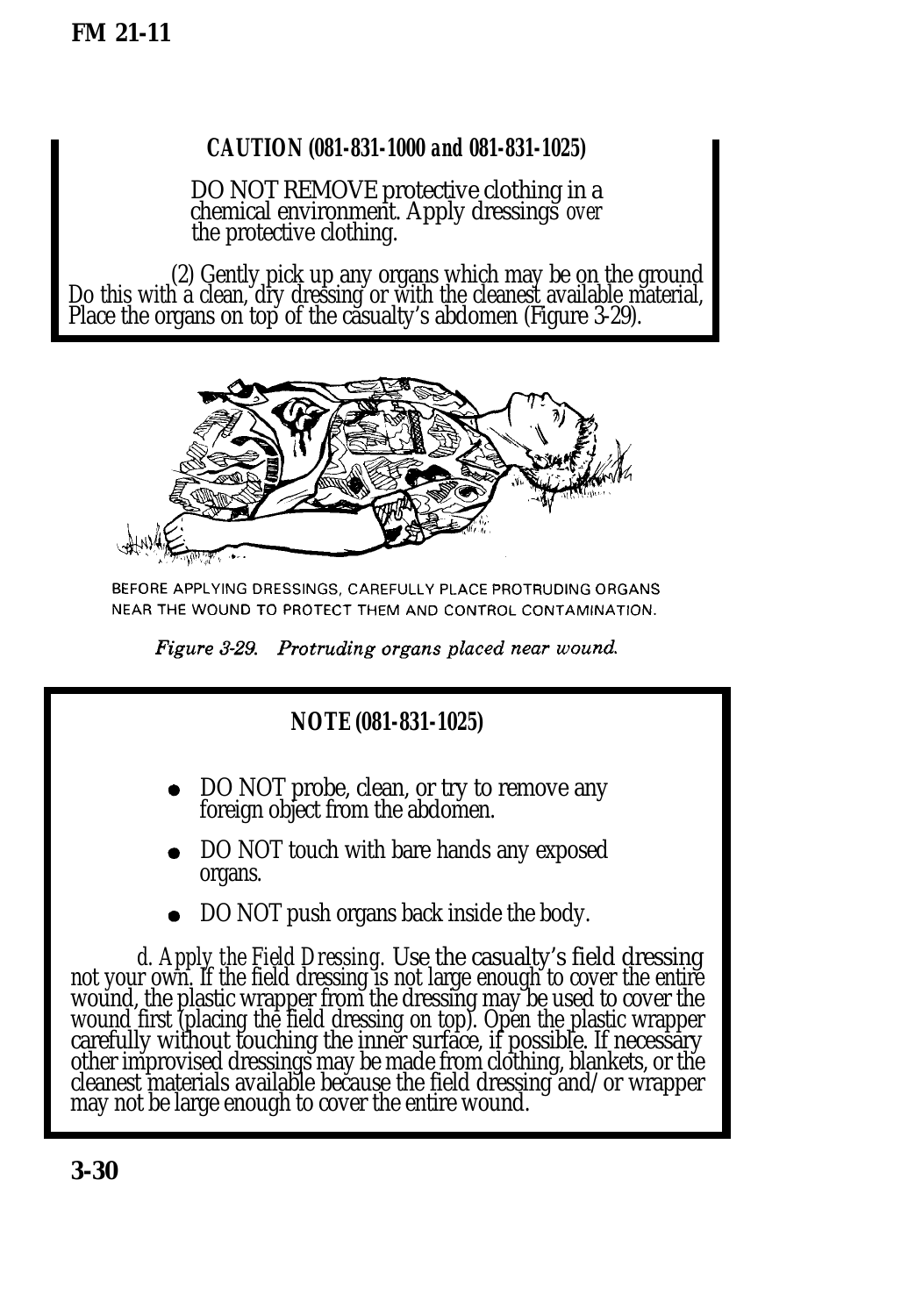**FM 21-11**

## **WARNING**

If there is an object extending from the wound, DO NOT remove it. Place as much of the wrapper over the wound as possible without dislodging or moving the object. DO NOT place the wrapper over the object.

(1) Grasp the tails in both hands.

(2) Hold the dressing with the white, or cleanest, side down directly over the wound.

*(3)* Pull the dressing open and place it directly over the wound (Figure 3-30). If the casualty is able, he may hold the dressing in place.



IF THE DRESSING WRAPPER IS LARGE ENOUGH TO EXTEND WELL BEYOND THE PROTRUDING BOWEL. THE STERILE SIDE OF THE DRESSING WRAPPER CAN BE PLACED DIRECTLY OVER THE WOUND, WITH THE FIELD DRESSING ON THE TOP.

Figure 3-30. Dressing placed directly over the wound.

(4) Hold the dressing in place with one hand and use the other hand to wrap one of the tails around the body.

(5) Wrap the other tail in the opposite direction until the dressing is completely covered. Leave enough of the tail for a knot.

(6) Loosely tie the tails with a nonslip knot at the casualty's side [\(Figure 3-31\)](#page-31-0).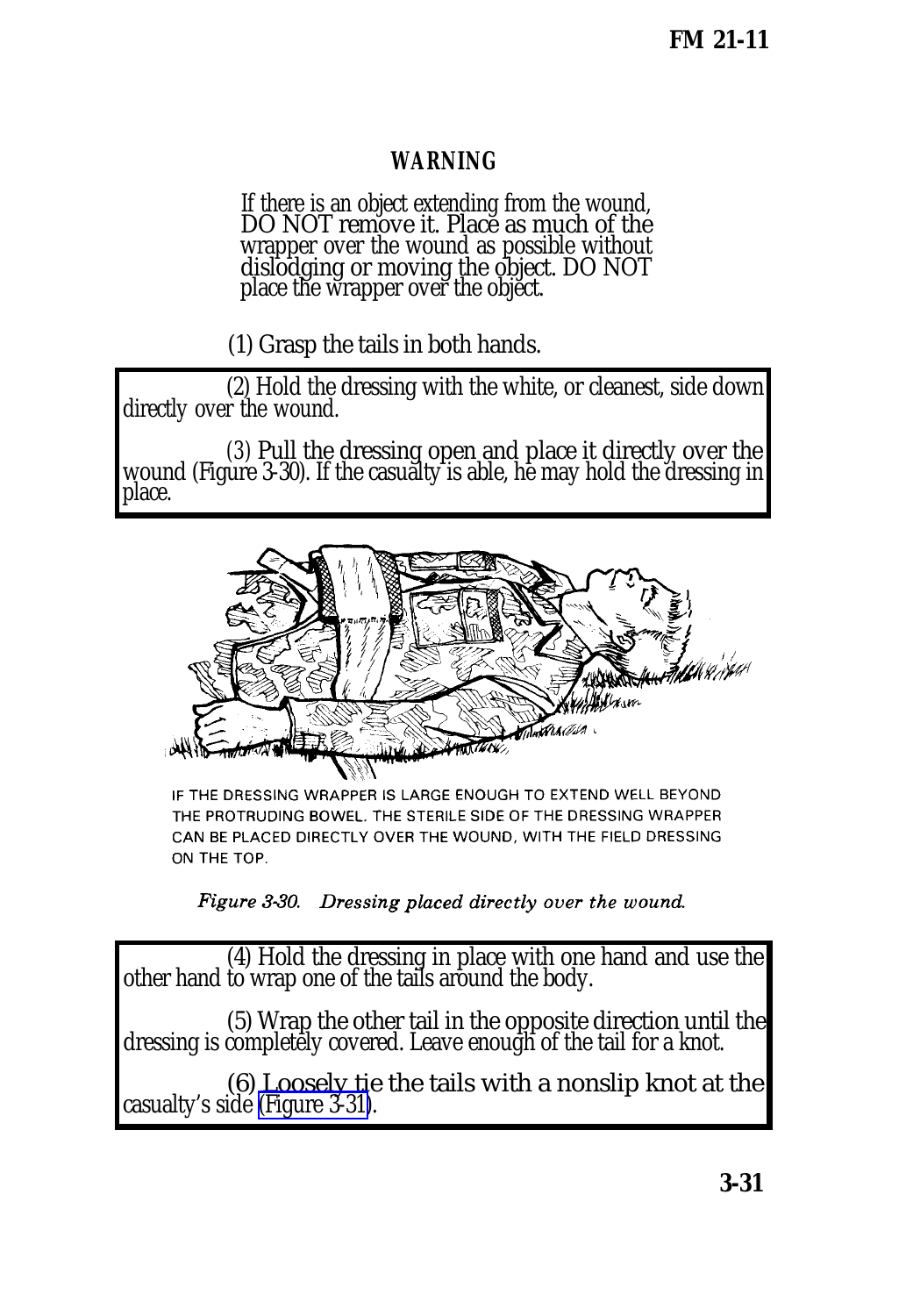<span id="page-31-0"></span>

Figure 3-31. Dressing applied and tails tied with a nonslip knot.

## **WARNING**

When dressing is applied, DO NOT put pressure on the wound or exposed internal parts, because pressure could cause further injury (vomiting, ruptured intestines, and so forth). Therefore, tie the dressing ties (tails) loosely at casualty's side, not directly over the dressing.

(7) Tie the dressing firmly enough to prevent slipping without applying pressure to the-wound-site (Figure 3-32).  $^{\circ}$ 



Figure 3-32. Field dressing covered with improvised material and loosely tied.

Field dressings can be covered with improvised reinforcement material (cravats, strips of torn T-shirt, or other cloth), if available, for additional support and protection. Tie improvised bandage on the opposite side of the dressing ties firmly enough to prevent slipping but without applying additional pressure to the wound.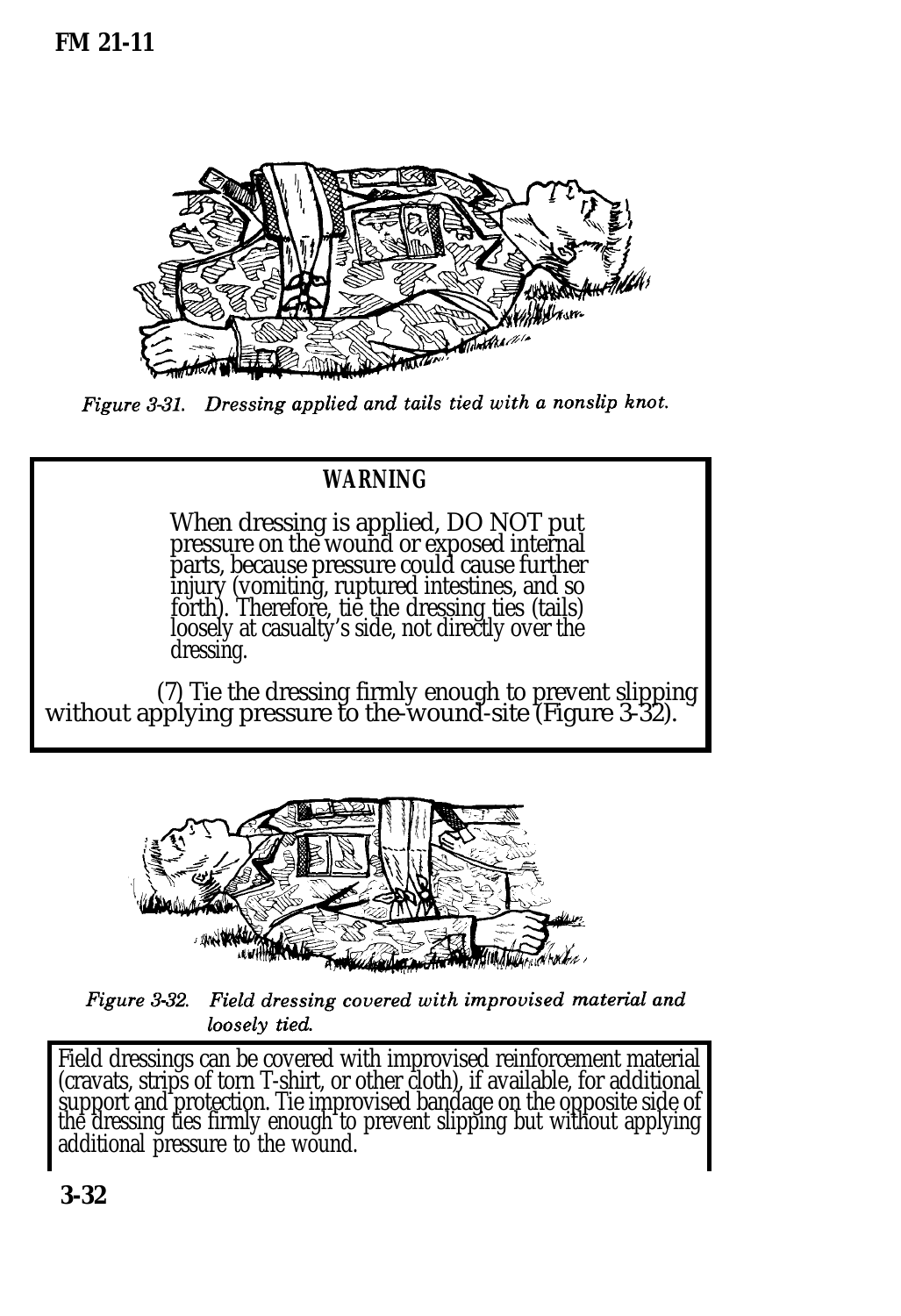## **CAUTION** *(081-831-1025)*

DO NOT give casualties with abdominal wounds food nor water (moistening the lips is allowed).

## *e. Seek Medical Aid.* Notify medical personnel.

## **3-13. Burn Injuries**

Burns often cause extreme pain, scarring, or even death. Proper treatment will minimize further injury of the burned area. Before administering the proper first aid, you must be able to recognize the type of burn to be treated. There are four types of burns: (1) thermal burns caused by fire, hot objects, hot liquids, and gases or by nuclear blast or fire ball; (2) electrical burns caused by electrical wires, current, or lightning; (3) chemical burns caused by contact with wet or dry chemicals or white phosphorus (WP)—from marking rounds and grenades; and (4) laser burns.

## **3-14. First Aid for Burns** *(081-831-1007)*

*a. Eliminate the Source of the Burn.* The source of the burn must be eliminated before any evaluation or treatment of the casualty can occur.

(1) Remove the casualty quickly and cover the *thermal burn* with any large nonsynthetic material, such as a field jacket. Roll the casualty on the ground to smother (put out) the flames (Figure 3-33).



Figure 3-33. Casualty covered and rolled on ground.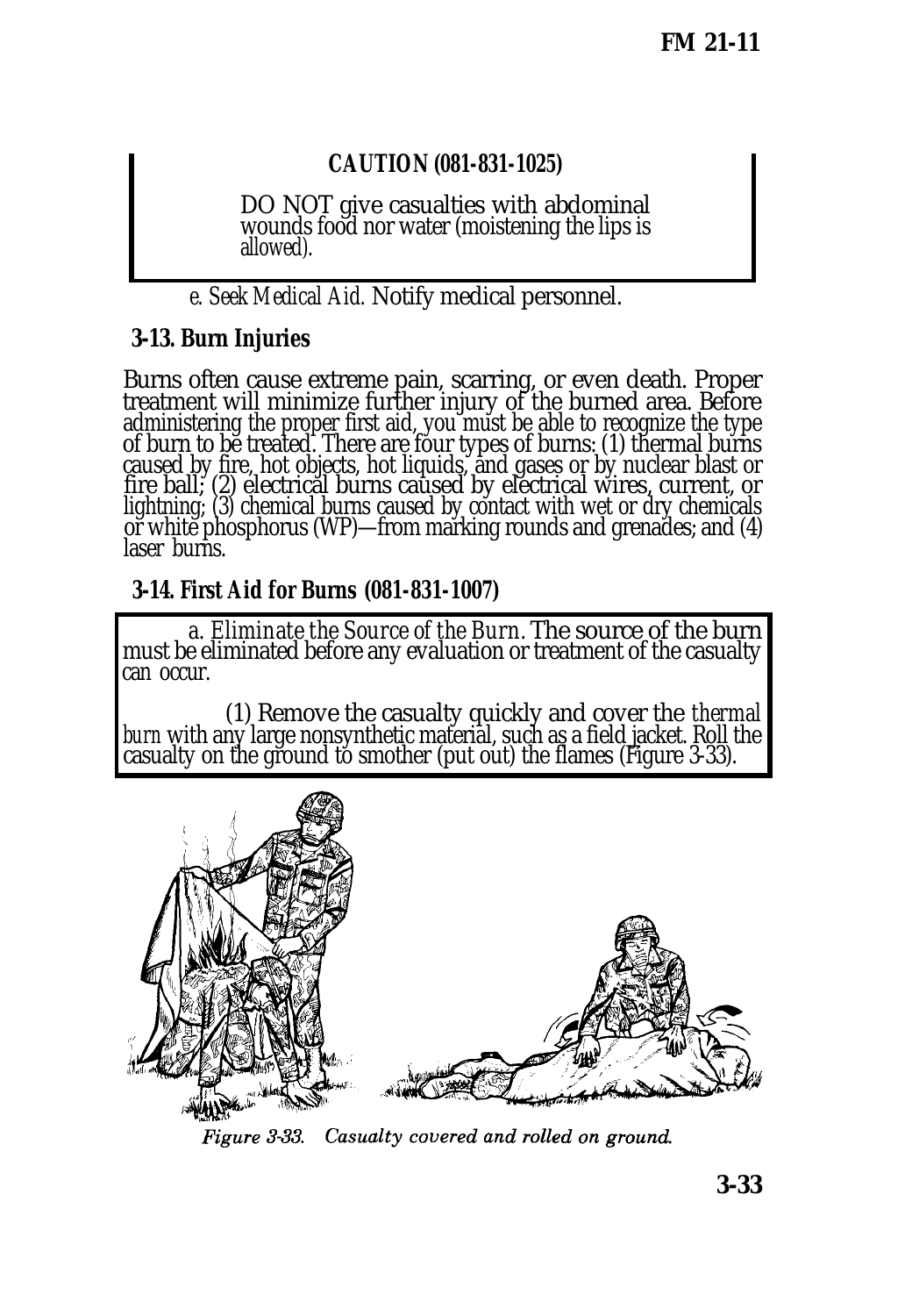## **CAUTION**

#### Synthetic materials, such as nylon, may melt and cause further injury.

*(2)* Remove the *electrical burn* casualty from the electrical source by turning off the electrical current. DO NOT attempt to turn off the electricity if the source is not close by. Speed is critical, so DO NOT waste unnecessary time. If the electricity cannot be turned off, wrap any *nonconductive* material *(dry* rope, *dry* clothing, *dry* wood, and so forth) around the casualty's back and shoulders and drag the casualty away from the electrical source (Figure 3-34). DO NOT make body-to-body contact with the casualty or touch any wires because you could also become an *electrical burn casualty.*



Figure 3-34. Casualty removed from electrical source (using nonconductive material.

## **WARNING**

High voltage electrical burns may cause temporary unconsciousness, difficulties in breathing, or difficulties with the heart (heartbeat).

(3) Remove the *chemical* from the *burned casualty.* Remove *liquid* chemicals by flushing with as much water as possible. If water is not available, use any nonflammable fluid to flush chemicals off the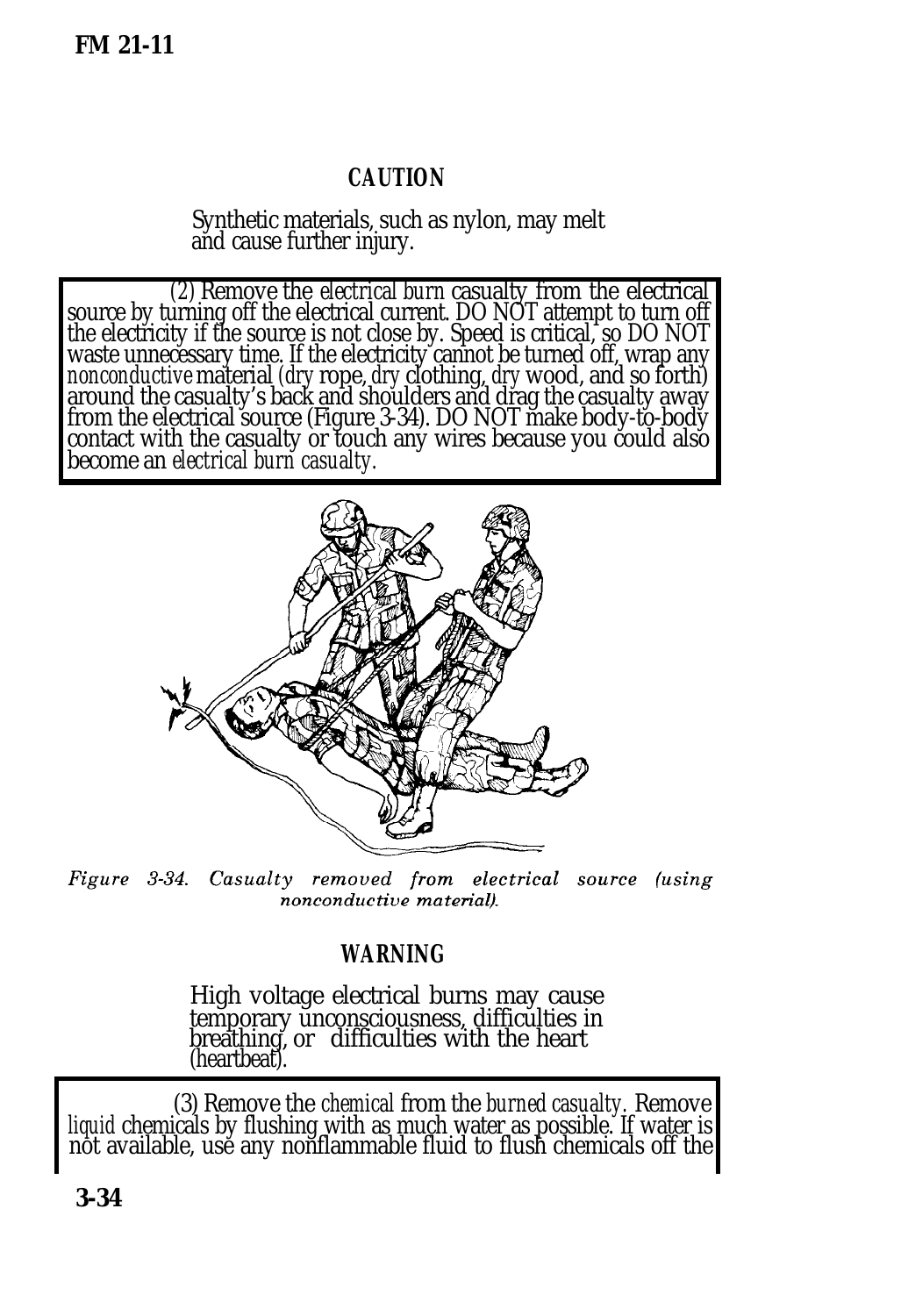casualty. Remove *dry* chemicals by brushing off loose particles (DO NOT use the bare surface of your hand because you could become a chemical burn casualty) and then flush with large amounts of water, if available. If *large* amounts of water are not available, then NO water should be applied because small amounts of water applied to a *dry* chemical burn may cause a chemical reaction. When white phosphorous strikes the skin, smother with water, a wet cloth, or wet mud. Keep white phosphorous covered with a wet material to *exclude* air which will prevent the particles from burning.

### **WARNING**

Small amounts of water applied to a *dry* chemical burn may cause a chemical reaction, transforming the dry chemical into an active burning substance.

(4) Remove the *laser burn* casualty from the source. (NOTE: Lasers produce a narrow amplified beam of light. The word laser means Light Amplification by Stimulated *E* mission of Radiation and sources include range finders, weapons/guidance, communication systems, and weapons simulations such as MILES.) When removing the casualty from the laser beam source, be careful not to enter the beam or you may become a casualty. Never look directly at the beam source and if possible, wear appropriate eye protection.

#### **NOTE**

After the casualty is removed from the source of the burn, he should be evaluated for conditions requiring basic lifesaving measures (Evaluate the Casualty).

*b. Expose the Burn.* Cut and gently lift away any clothing covering the burned area, without pulling clothing over the burns. Leave in place any clothing that is stuck to the burns. If the casualty's hands or wrists have been burned, remove jewelry if possible without causing further injury (rings, watches, and so forth) and place in his pockets. This prevents the necessity to cut off jewelry since swelling usually occurs as a result of a burn.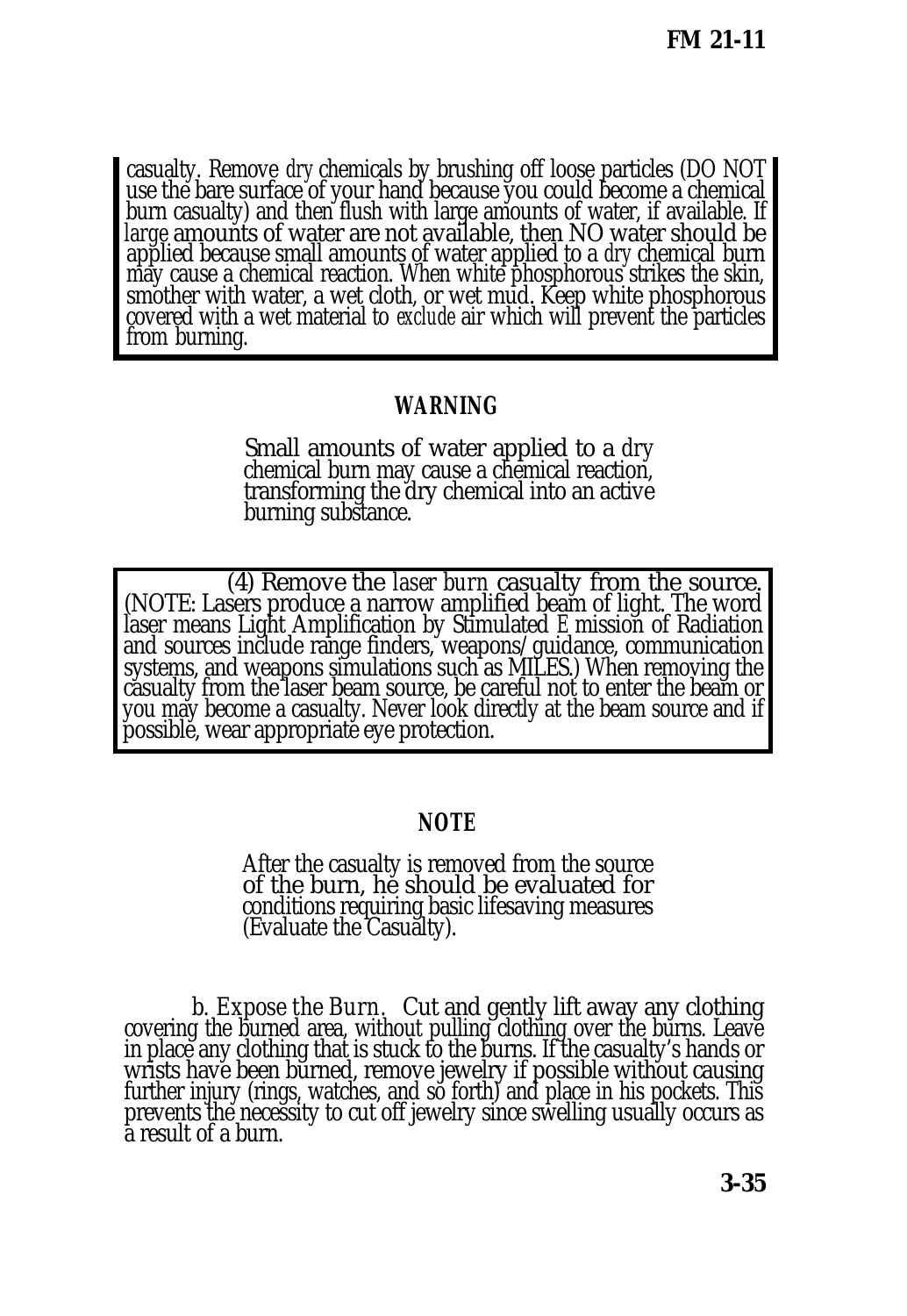## **CAUTION** *(081-831-1007)*

- DO NOT lift or cut away clothing if in a chemical environment. Apply the dressing directly over the casualty's protective clothing.
- DO NOT attempt to decontaminate skin where blisters have formed.

*c. Apply a Field Dressing to the Burn.*

(1) Grasp the tails of the casualty's dressing in both hands.

(2) Hold the dressing directly over the wound with the white (sterile) side down, pull the dressing open, and place it directly over the wound. If the casualty is able, he may hold the dressing in place.

(3) Hold the dressing in place with one hand and use the other hand to wrap one of the tails around the limbs or the body.

(4) Wrap the other tail in the opposite direction until the dressing is completely covered.

(5) Tie the tails into a knot over the outer edge of the dressing. The dressing should be applied lightly over the burn. Ensure that dressing is applied firmly enough to prevent it from slipping.

## **NOTE**

Use the cleanest improvised dressing material available if a field dressing is not available or if it is not large enough for the entire wound.

*d. Take the Following Precautions (081-831-1007):*

- DO NOT place the dressing over the face or genital area.
- DO NOT break the blisters.
- DO NOT apply grease or ointments to the burns.

For electrical burns, check for both an entry and exit burn from the passage of electricity through the body. Exit burns may appear on any area of the body despite location of entry burn.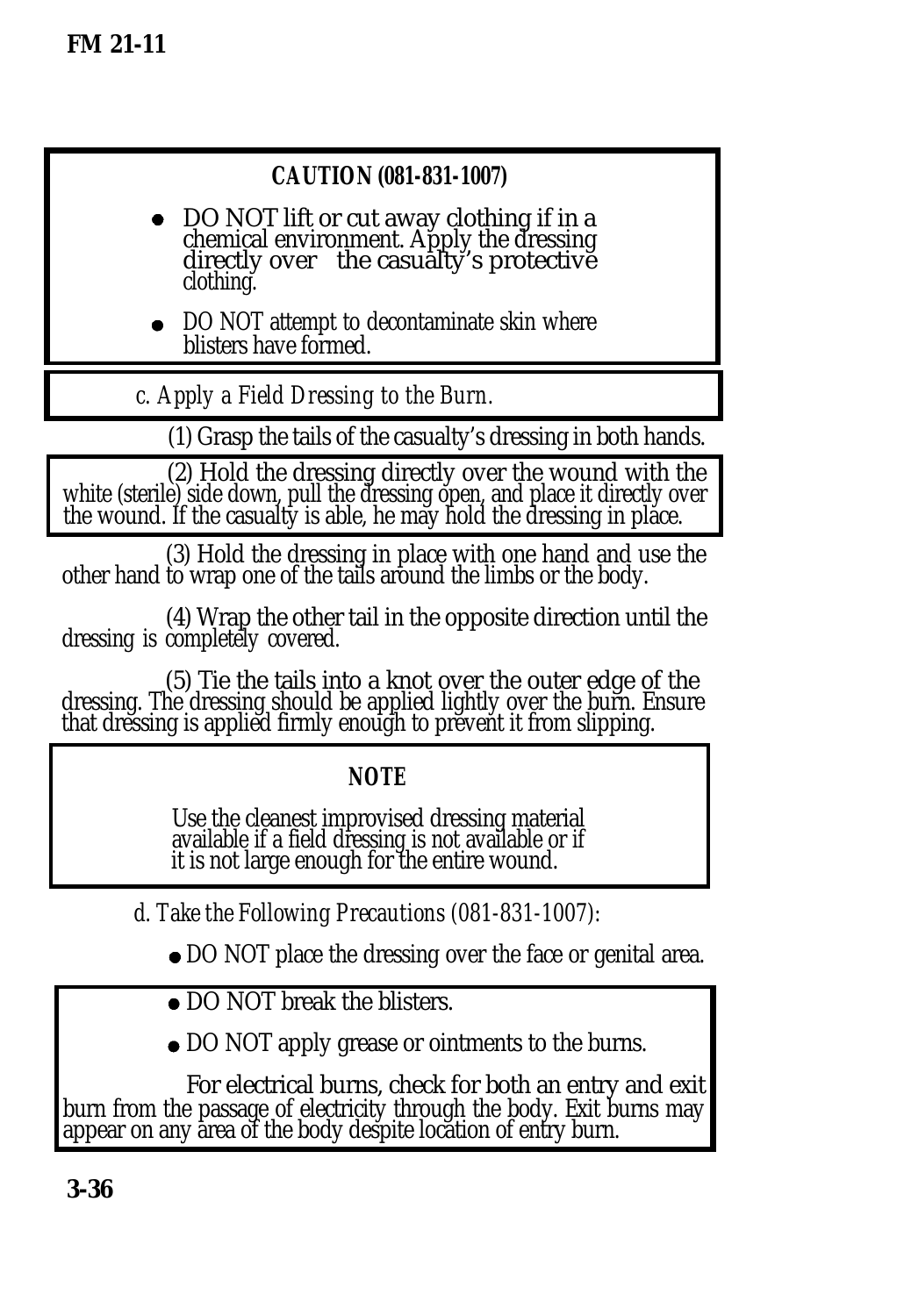For burns caused by wet or dry chemicals, flush the burns with large amounts of water and cover with a dry dressing.

For burns caused by white phosphorus (WP), flush the area with water, then cover with a wet material, dressing, or mud to exclude the air and keep the WP particles from burning.

For laser burns, apply a field dressing.

• If the casualty is conscious and not nauseated, give him small amounts of water.

*e. Seek Medical Aid.* Notify medical personnel.

### **Section IV. APPLY PROPER BANDAGES TO UPPER AND LOWER EXTREMITIES**

## **3-15. Shoulder Bandage**

*a.* To apply bandages attached to the field first aid dressing–

(1) Take one bandage across the chest and the other across the back and under the arm opposite the injured shoulder.

(2) Tie the ends with a nonslip knot (Figure 3-35).



Figure 3-35. Shoulder bandage.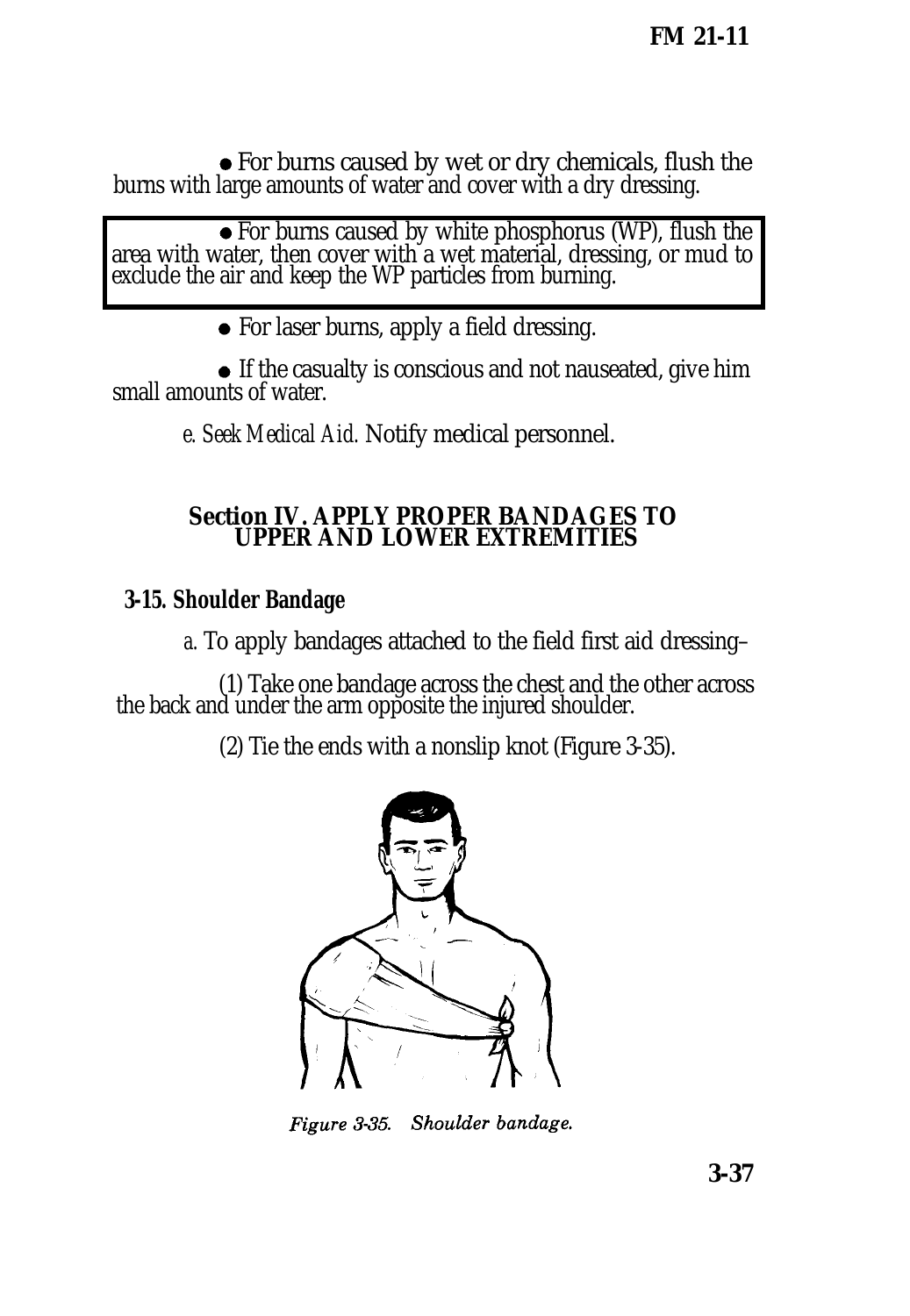*b.* To apply a cravat bandage to the shoulder or armpit–

(1) Make an extended cravat bandage by using two triangular bandages (Figure 3-36 A); place the end of the first triangular bandage along the base of the second one (Figure 3-36 B).

(2) Fold the two bandages into a single extended bandage (Figure 3-36 C).

(3) Fold the extended bandage into a single cravat bandage (Figure 3-36 D). After folding, secure the thicker part (overlap) with two or more safety pins [\(Figure 3-36 E\)](#page-38-0).

(4) Place the middle of the cravat bandage under the armpit so that the front end is longer than the back end and safety pins are on the outside [\(Figure 3-36 F\)](#page-38-0).

(5) Cross the ends on top of the shoulder [\(Figure 3-36 G\)](#page-38-0).

(6) Take one end across the back and under the arm on the opposite side and the other end across the chest. Tie the ends [\(Figure 3-36](#page-38-0) [H\)](#page-38-0).



Figure 3-36. Extended cravat bandage applied to shoulder (or armpit) (Illustrated A thru H).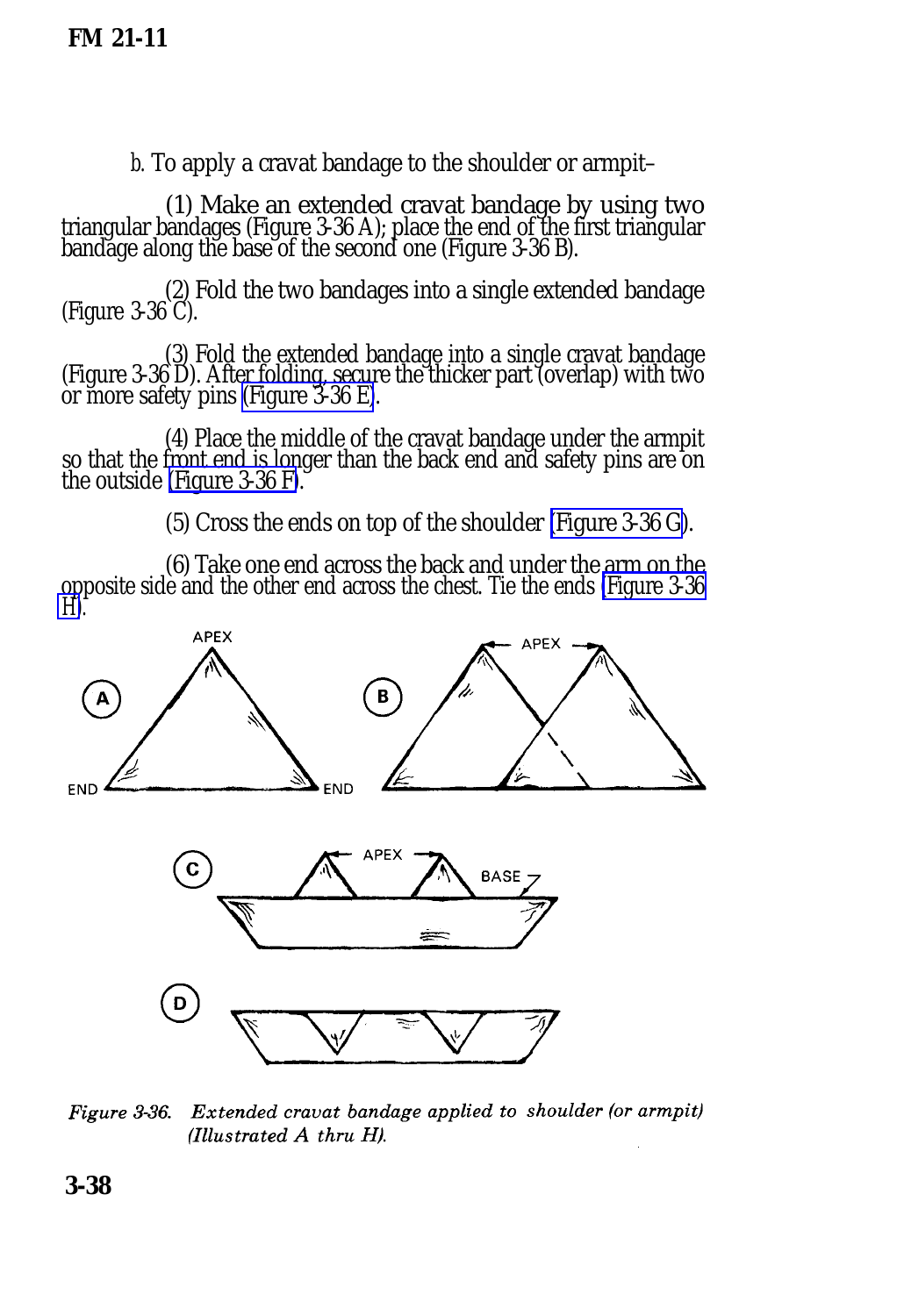<span id="page-38-0"></span>

Figure 3-36. Continued.

Be sure to place sufficient wadding in the armpit. DO NOT tie the cravat bandage too tightly. Avoid compressing the major blood vessels in the armpit.

## **3-16. Elbow Bandage**

To apply a cravat bandage to the elbow–

*a.* Bend the arm at the elbow and place the middle of the cravat at the point of the elbow bringing the ends upward [\(Figure 3-37 A\)](#page-39-0).

*b.* Bring the ends across, extending both downward [\(Figure](#page-39-0) [3-37 B\)](#page-39-0).

*c.* Take both ends around the arm and tie them with a nonslip knot at the front of the elbow [\(Figure 3-37 C\)](#page-39-0).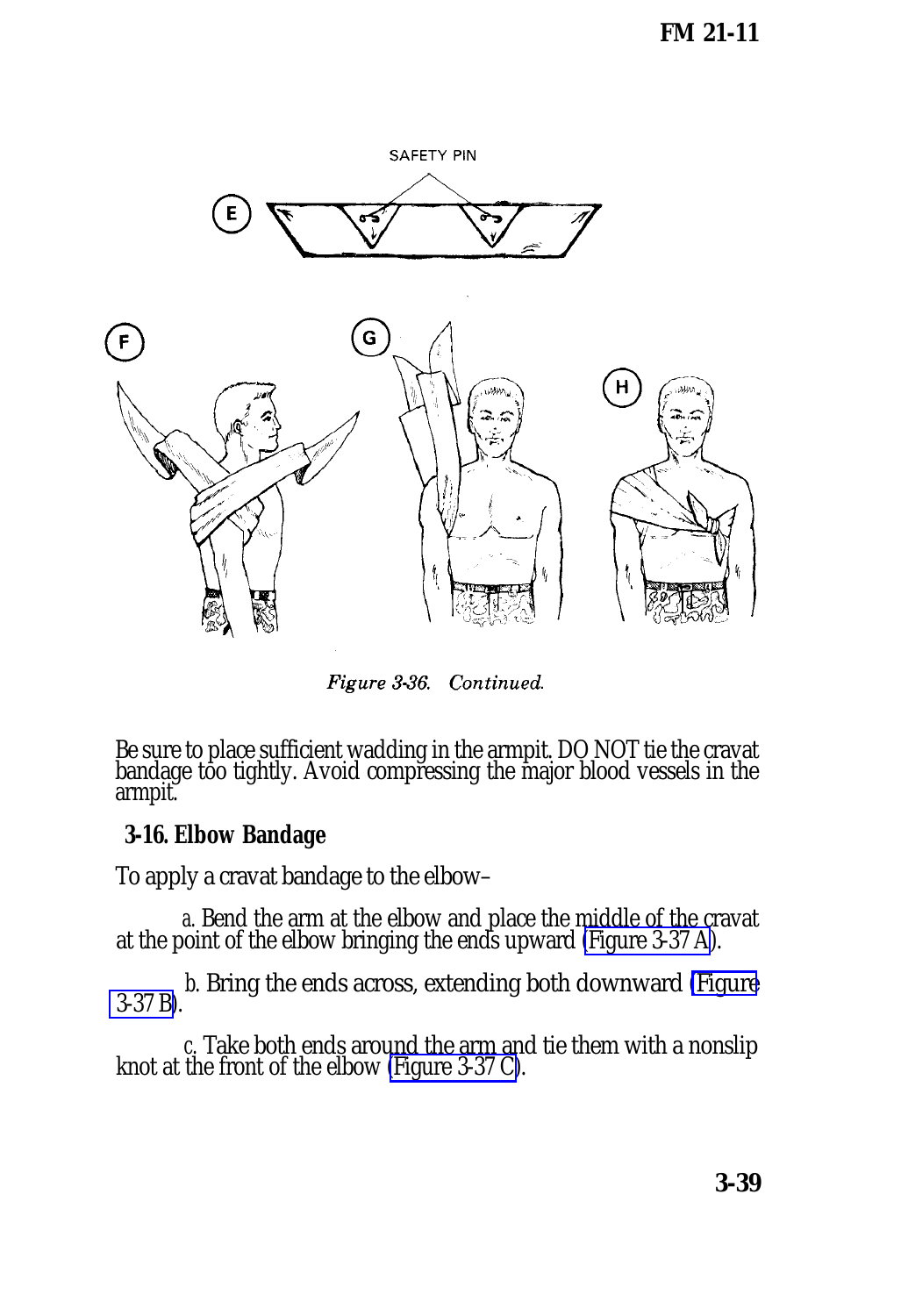<span id="page-39-0"></span>

Figure 3-37. Elbow bandage (Illustrated A thru C).

## **CAUTION**

If an elbow fracture is suspected, DO NOT bend the elbow; bandage it in an extended position.

## **3-17. Hand Bandage**

*a.* To apply a triangular bandage to the hand–

(1) Place the hand in the middle of the triangular bandage with the wrist at the base of the bandage (Figure 3-38 A). Ensure that the fingers are separated with absorbent material to prevent chafing and irritation of the skin.

(2) Place the apex over the fingers and tuck any excess material into the pleats on each side of the hand (Figure 3-38 B).

(3) Cross the ends on top of the hand, take them around the wrist, and tie them [\(Figures 3-38 C, D,](#page-40-0) and [E\)](#page-40-0) with a nonslip knot.



Figure 3-38. Triangular bandage applied to hand (Illustrated A thru E).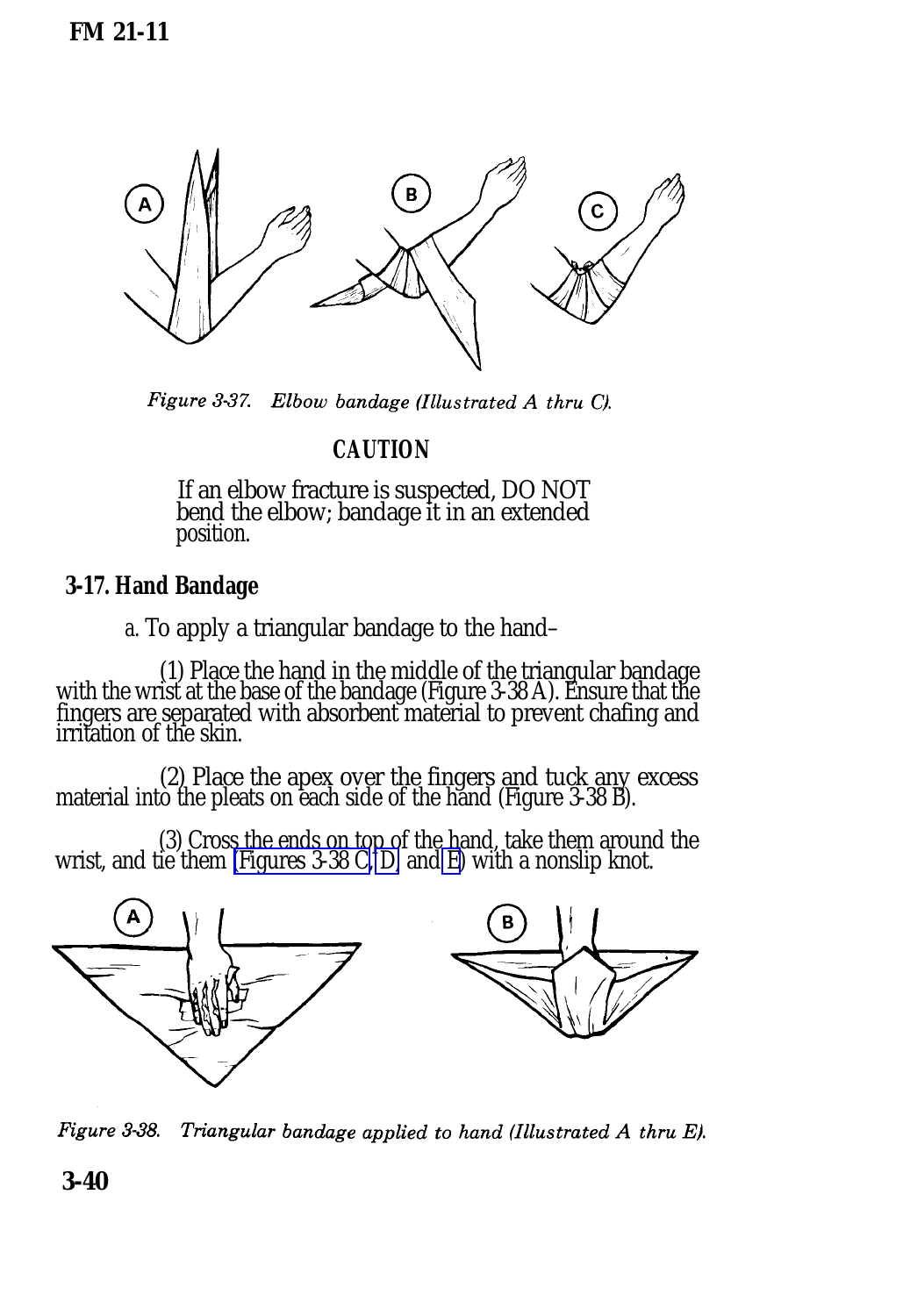<span id="page-40-0"></span>

Figure 3-38. Continued.

*b.* To apply a cravat bandage to the palm of the hand–

(1) Lay the middle of the cravat over the palm of the hand with the ends hanging down on each side (Figure 3-39<sup>-</sup>A).

(2) Take the end of the cravat at the little finger across the back of the hand, extending it upward over the base of the thumb; then bring it downward across the palm (Figure 3-39 B).

(3) Take the thumb end across the back of the hand, over the palm, and through the hollow between the thumb and palm (Figure  $3-39^{\circ}C$ ).

(4) Take the ends to the back of the hand and cross them; then bring them up over the wrist and cross them again (Figure 3-39 D).

on top of the wrist (Figure 3-39 E and F). (5) Bring both ends down and tie them with a nonslip knot



Cravat bandage applied to palm of hand Figure 3-39. (Illustrated  $A$  thru  $F$ ).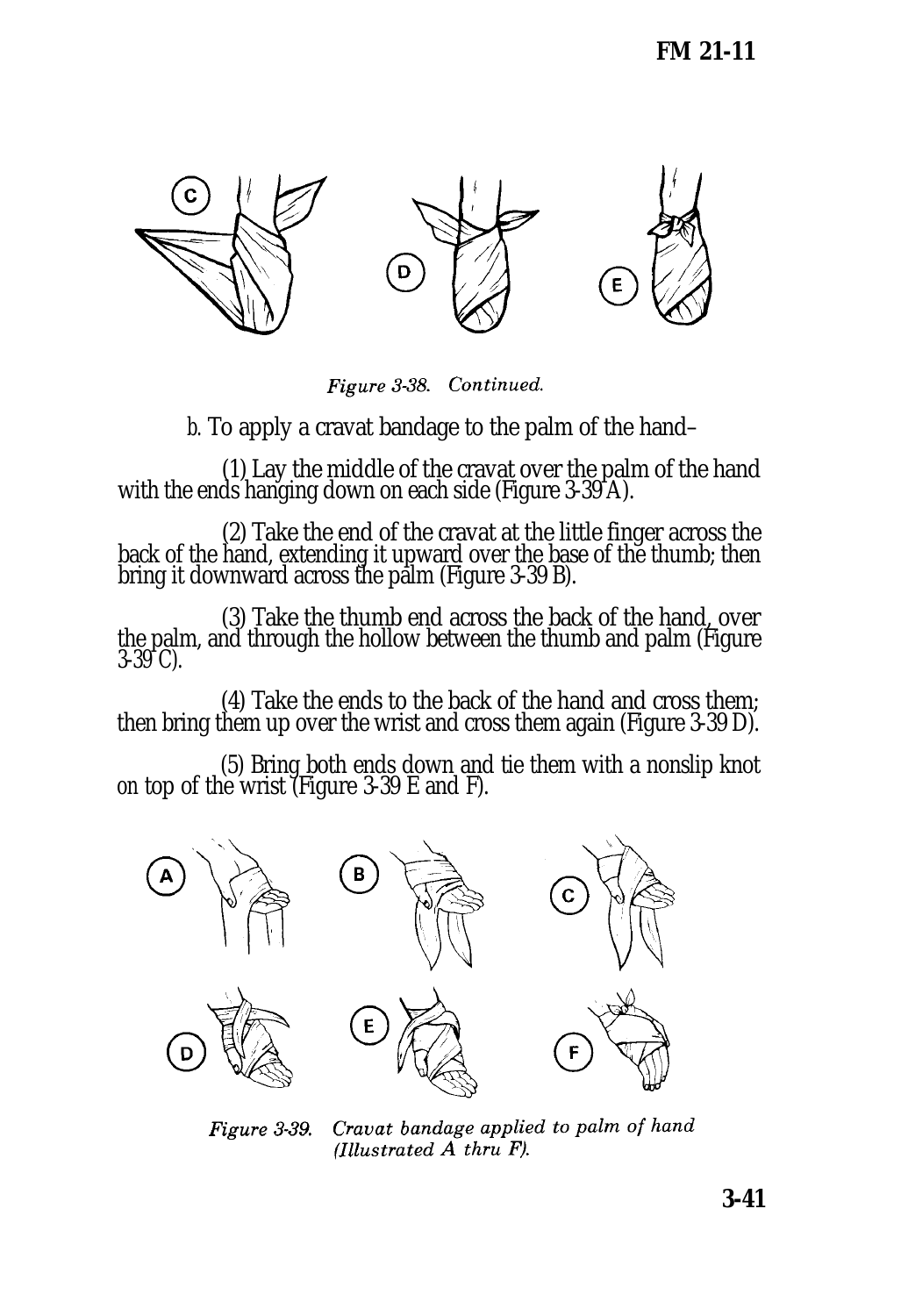## **3-18. Leg (Upper and Lower) Bandage**

To apply a cravat bandage to the leg–

*a.* Place the center of the cravat over the dressing (Figure 3-40 A).

*b.* Take one end around and up the leg in a spiral motion and the other end around and down the leg in a spiral motion, overlapping part of each preceding turn (Figure 3-40 B).

*c.* Bring both ends together and tie them (Figure 3-40 C) with a nonslip knot.



Figure 3-40. Cravat bandage applied to leg (Illustrated A thru C).

## **3-19. Knee Bandage**

To apply a cravat bandage to the knee as illustrated in Figure 3-41, use the same technique applied in bandaging the elbow. The same caution for the elbow also applies to the knee.



Figure 3-41. Cravat bandage applied to knee (Illustrated A thru C).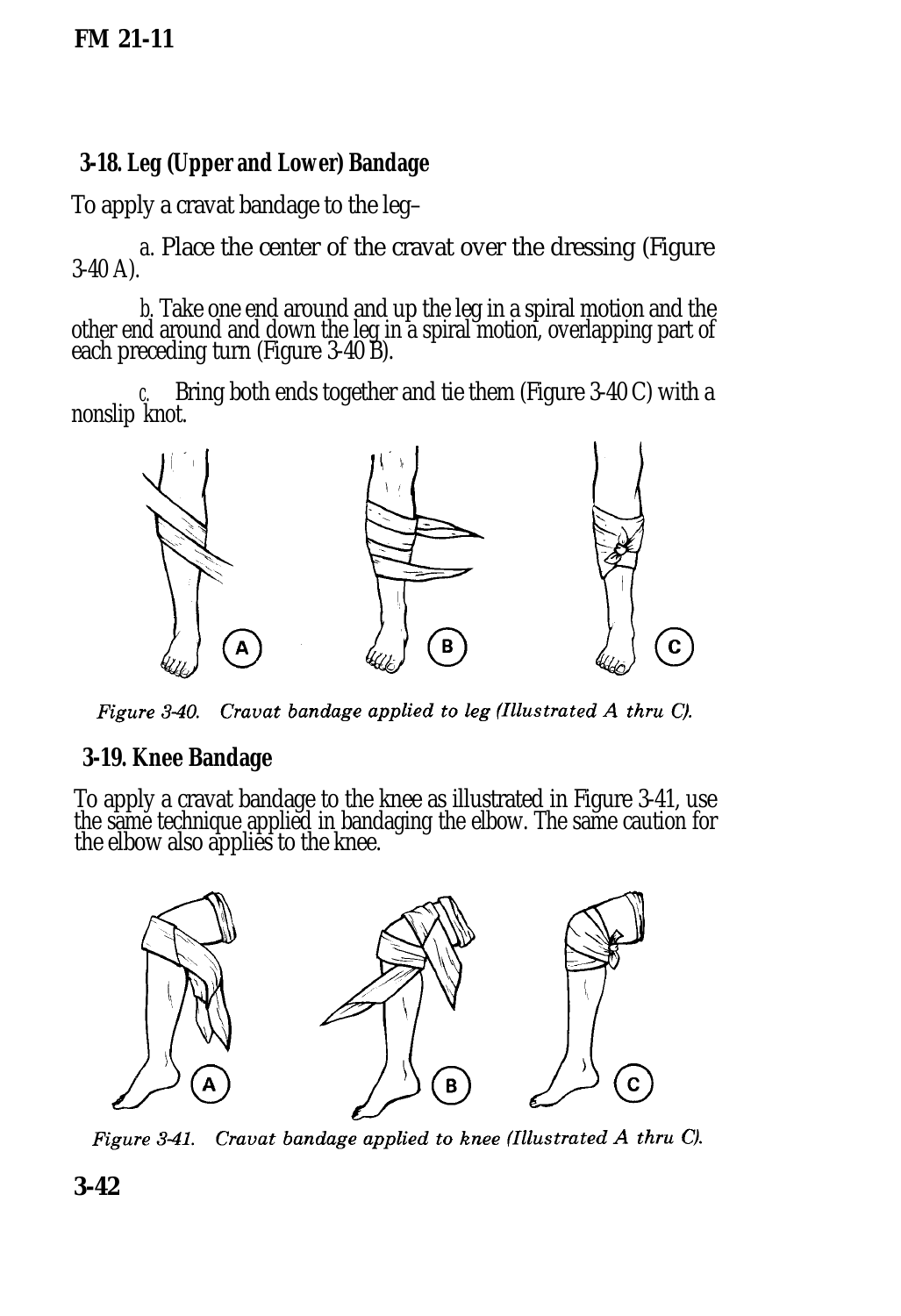## **3-20. Foot Bandage**

To apply a triangular bandage to the foot–

*a.* Place the foot in the middle of the triangular bandage with the heel well forward of the base (Figure 3-42 A). Ensure that the toes are separated with absorbent material to prevent chafing and irritation of the skin.

*b.* Place the apex over the top of the foot and tuck any excess material into the pleats on each side of the foot (Figure 3-42 B).

*c.* Cross the ends on top of the foot, take them around the ankle, and tie them at the front of the ankle (Figure 3-42 C, D, and E).



Figure 3-42. Triangular bandage applied to foot (Illustrated A thru E).